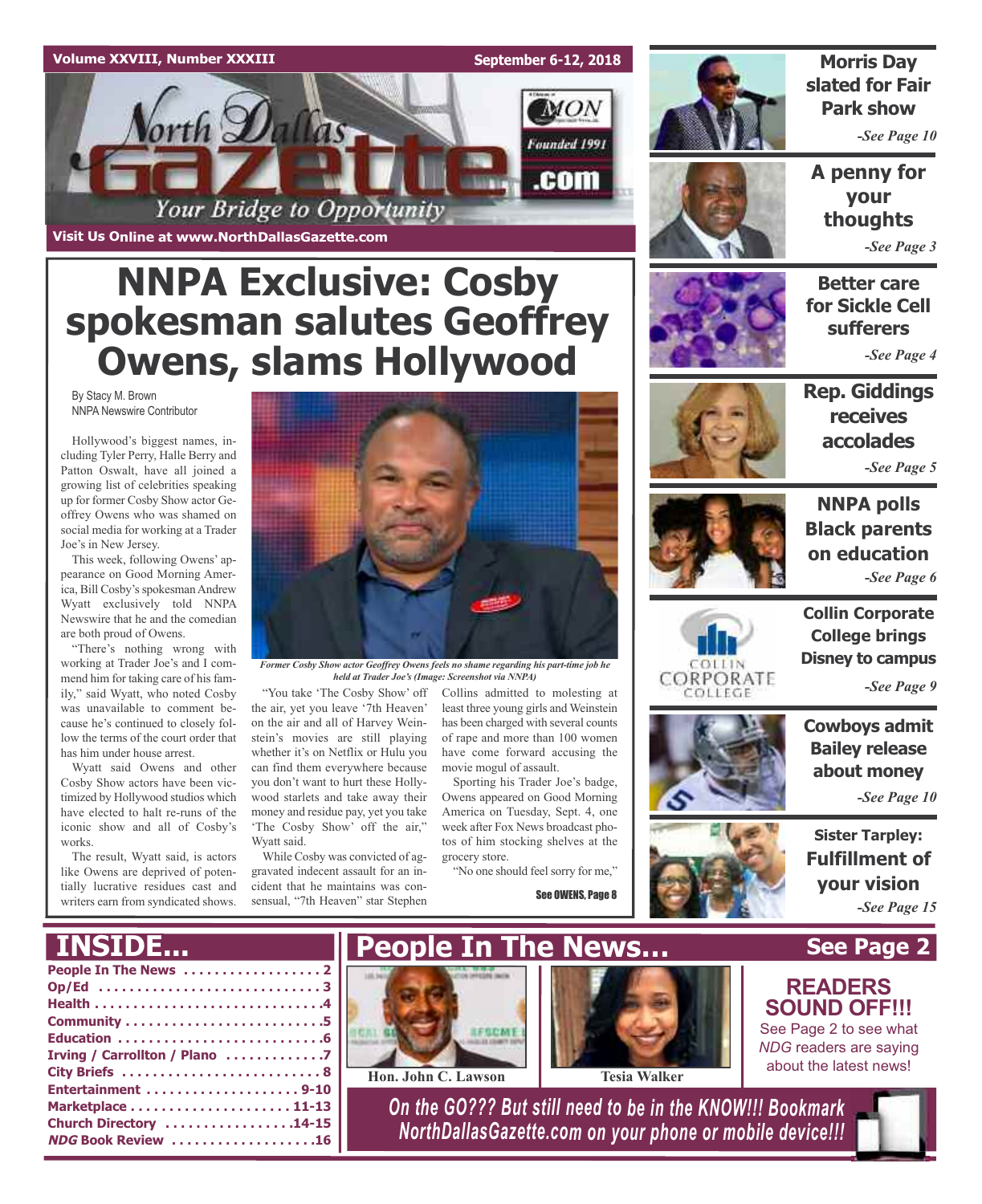### **People in the News www.NorthDallasGazette.com**

## **Hon. John C. Lawson**

Los Angeles, CA (Black-News.com) -- Our communities owe so much to the dedicated officers of the Probation Department, a hard-working and vital component of public safety whose life-changing efforts have not received the level of recognition they deserve.

However, with those achievements in mind, on last Friday, the Los Angeles County Deputy Probation Officers Union, AFSCME Local 685, hosted the organizations' 15th Annual Scholarship and Awards Banquet. The union presented scholarship awards



to youth and honored outstanding Probation Officers. Hopefully, other organizations as well as the general public will follow AF-SCME's model to show that we value the heartfelt contributions of the men and women in the Los Angeles County probation department.

The Master of Ceremonies for this event was Monterey Park City Councilmember and Local 685 First Vice President Hans Liang. Liang clearly expressed Local  $685\square s$  gratitude stating, "This year, we are boldly declaring that, as a community, we are highlighting probation officers as the heart of Los Angeles County. Together, we are honoring the values and qualities of success in our profession. We are also proud to honor educators, health care workers, fire fighters, law enforcement

officers, and all those who keep our community safe."

The partnership between probation officers and judicial officials is an important one in keeping our communities safe, The Los Angeles County Probation Officers Union, AFSCME Local 685 recently awarded The Honorable John C. Lawson II who is the current Supervising Judge of the Juvenile Delinquency Courts for Los Angeles County, has been awarded its Leadership Award.

Judge Lawson spent 19 years in the Los Angeles County Public Defender's Office. Throughout his career, he has been committed

to the accountability and rehabilitation of at-risk youth, He worked with the Long Beach School District to launch the Superior Court Teen Court program at Cabrillo High School. He participates in the Long Beach Gang Reduction, Intervention, and Prevention Project (LB GRIP). This program is a collaboration with the city, community based programs, law enforcement and schools to provide life skills development and counseling for atrisk youth and adults. Judge Lawson's chamber door is always open to speak to young people and he routinely goes to schools to talk about the court system and making the right choices in life.

2018 is a pivotal year for peace officers, as we face escalating danger in our public safety work. It is our profound hope that the efforts of these extraordinary Probation Officers to secure calm in our communities receive greater recognition from the public which they serve so devotedly.

For more details about the Los Angeles County Deputy Probation Officers Union, AFSCME Local 685, visit www.afscmelocal685.com

### **Tesia Walker**

21CF Global Inclusion recently announced writer Tesia Walker was selected as this year's Fox Writers Lab Fellow. Chosen from the seventh annual group of FWL writers, Walker has received a script development deal with Fox Broadcasting Company (FOX).

The Fox Writers Lab (FWL) is an immersive program that includes a fourmonth curriculum, during which the writers re-wrote an original comedy or drama pilot script and attended guest-speaker sessions with experienced writers,



showrunners and producers, including producer/writer Danny Strong (EMPIRE, PROVEN INNOCENT) and showrunners Matt Nix (THE GIFTED) and Raven Metzner ("Marvel's Iron Fist"). They received professional coaching and were mentored by executives at Fox Broadcasting Company, Fox 21, FX and 20th Century Fox Television. FWL culminated in a "pitchfest," in which writers pitched their original ideas to network and studio executives. All writers were considered for staff writer positions across new or returning FOX television series.

A native New Yorker, Walker is a graduate of the Columbia University Film M.F.A. program, where she won Best Teleplay Pilot for her drama script, "The Border," and received the Jesse Thompkins III Writing Fellowship. Her short film, "Search Party," was awarded an HBO Production Grant, and also was a semi-finalist in NBC Universal's 2016 Shorts Fest. Her pilot, "The Line," was a recipient of the 2017 Showtime Tony Cox Screenplay Competition for Best One-Hour Teleplay.

In addition to Walker, the 2018 FWL class included Anthony Florez, Felicia Hilario, Milton Liu, Jenny Deiker Restivo,Aiah Samba, Elizabeth Stamp and Jai Tiggett. To date, for the 2018-2019 season, Hilario, Deiker Restivo and Walker have been staffed on the FOX shows LETHAL WEAPON, THE RESI-

DENT and PROVEN IN-NOCENT, respectively. Tiggett has been staffed on Bell Media/Sony Pictures Television's "LA's Finest."

"We're thrilled for Tesia and we're so proud of all the writers in this year's class. Over the course of the program, we've witnessed their professional and artistic growth and we're confident that their backgrounds, perspectives and unique voices will strengthen our pipeline of original storytellers," said MyKhanh Shelton, Senior Vice President, 21CF Global Inclusion.

"Fox Writers Lab continues to yield an incredible amount of talent," said

Michael Thorn, President, Entertainment, FOX. "We want to both congratulate Tesia on being named this year's Fellow, and express our heartfelt thanks to all of this year's participants for their tremendous work throughout FWL's rigorous process. It's an absolute honor to witness the growth these writers experience in such a short period of time."

21CF Global Inclusion nurtures diverse voices and stories, both in front of and behind the camera, through a variety of partnerships, initiatives and programs, including the Fox Writers Lab, Fox Directors Lab, Fox Filmmakers Lab and the Fox DP Lab.

## **NDG Readers Sound Off...**

### **Black Women's Expo in Dallas**

"How Not to Get Shot" ironically becomes a selfguide book

A major problem us white people cannot imagine or truthfully understand the fear.

-- Terry Clark via Facebook

The American education system is caught between Church and State

Flemmings is just another selfish Christian who wants to pee his god all over everyone else's children, plus he doesn't appear to know what a post hoc fallacy is. -- Brian Westley

### **The importance of vaccines on your back-to-school to do list**

My daughter is getting ready to go back to school and I was wanting to get her up to date on her immunizations. Thank you for pointing out that this is the best way to reduce the risk of infection. I'll have to do some research and find the best place in our area to get her vaccinated. -- Ellie Davis

**Criticism for Kavanaugh (Provided by Alliance for Justice)**

Brett Kavanaugh just told Sen. Coons that he has never taken a position on whether it is unconstitutional for sitting presidents to be investigated or indicted. But Judge Kavanaugh's record clearly reveals that he believes the President should be immune from criminal investigation and indictment while in office. He has argued that decisions essential to holding the President accountable to the law, like U.S. v. Nixon, were wrongly decided.

Kavanaugh has argued that "[t]he Constitution itself seems to dictate, in addition, that congressional investigation must take place in lieu of criminal investigation when the President is the subject of investigation, and that criminal prosecution can occur only after the President has left office." Kavanaugh reiterated his preference that Presidents should not be indicted while in office in a speech in 1998.

**To share your opinion visit NorthDallasGazette.com**



\$69\* DIVORCE

*For the 411 in the community, go to www.northdallasgazette.com*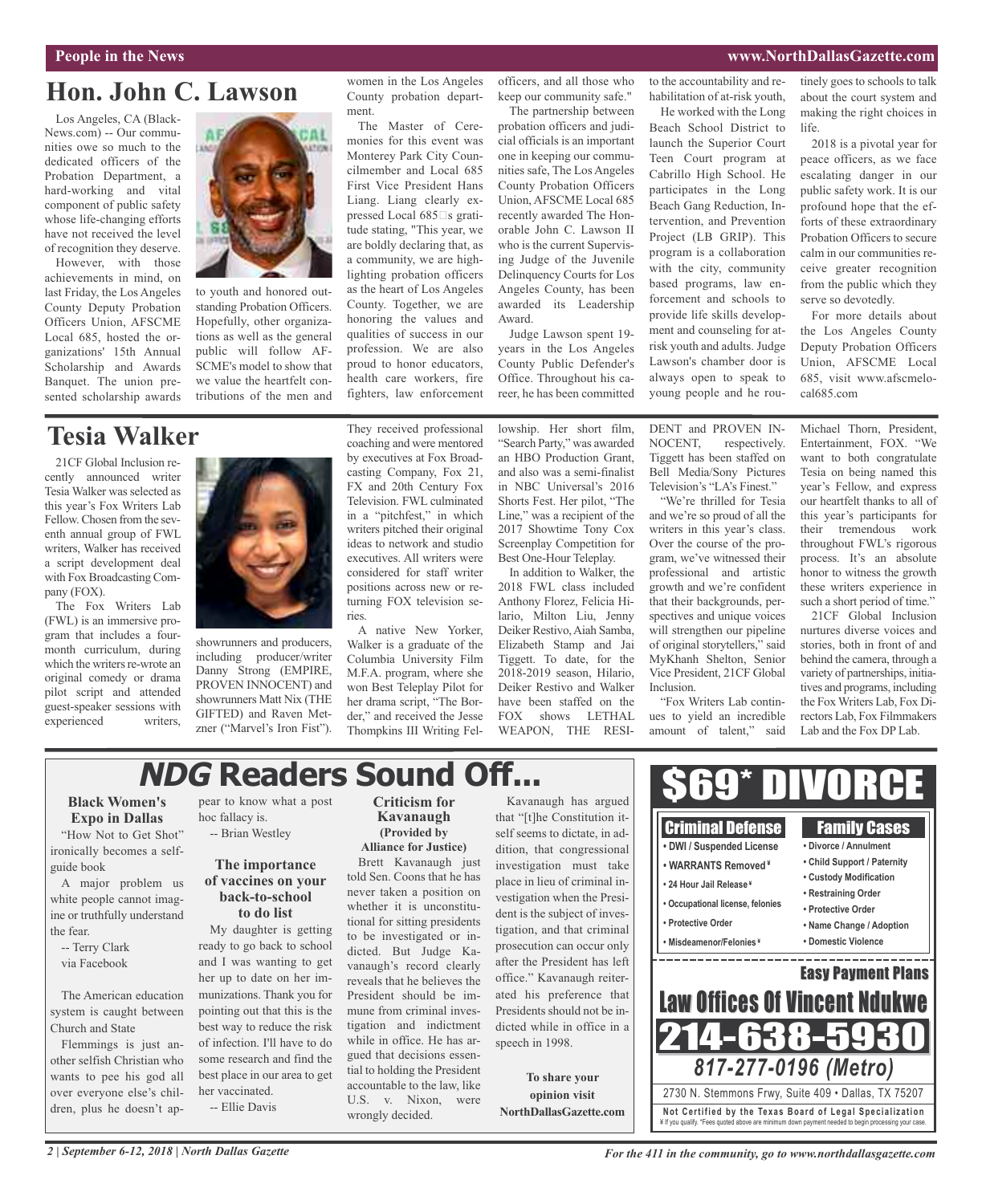### **www.NorthDallasGazette.com Op-Ed**



P.O. Box 763866 - Dallas, Texas 75376-3866 Phone: 972-432-5219 - Fax: 972-509-9058

*"Do what you say you are going to do ... when you say you are going to do it."*

**Publisher's Office:** publisher@northdallasgazette.com

**Sales Department:** marketing@northdallasgazette.com 972-509-9049

### **Editorial Department:** editor@northdallasgazette.com

### **Online:**

www.NorthDallasGazette.com www.twitter.com/NDGEditor www.facebook.com/NorthDallasGazette www.pinterest.com/NDallasGazette www.instagram.com/NorthDallasGazette

### STAFF

**Religious/ Marketing Editor** *Shirley Demus Tarpley ("Sister Tarpley") NDG* **Senior Columnist** *Ed Gray* **Columnist** *A.D. Jenkins* **Contributing Writers** *Tiffany Gilbert Jackie Hardy Rachel Hawkins Angela Loston Jacquinette Murphy Dwain Price Terri Schlichenmeyer Nicole Scott David Wilfong*

**Chairman Emeritus** *Jim Bochum 1933 – 2009*

**Published By** *Minority Opportunity News, Inc.*

> **Editor** *Ruth Ferguson*

**Web Master** *Todd Jones*

**Community Marketing** *Nadina Davis*

**Account Executive** *Ana Camacho LaRoyce Jones*

**Production** *David Wilfong*





*Gazette is a wholly owned subsidairy of Minority Opportunity News, Inc.*

# **A penny for your thoughts**



I have this habit of picking up pennies since I was a child. I was born and raised in Waterproof, Lousiana and money was hard to come by; therefore, every penny counted. As I was picking up yet another penny in a parking lot the other day, my mind reflected on a few mind-penetrating thoughts.

• What would it take for you to pause and pick up something of value to you or worth your time?

• Would you pick up a penny if you see it on the ground?

• Would you pick up a nickel while walking in the park?

• What about a dime? Does it make sense to stop and pick it up?

• How about a quarter? I mean it's 1/4 of a dollar we are talking about now.

• Let's think about a lifeless \$1 bill laying on the sidewalk.

Please note, I'm not talking about stealing or illegally taking money if you know it is for someone else. This is merely a mental exercise to evaluate the value of funds it takes to cause you to stop and pick it up. Pennies are undeniable the least of money being picked up because of its value followed by nickels, dimes, quarters, etc.

My philosophy is this, five pennies is a nickel, five nickels is a quarter, 10 dimes is a \$1 and four quarters equal \$1. In the bigger picture, it all counts, it all has value and it all matters cumulatively speaking. This is not a debate to say my concept is correct with no regards to your opinion.

The goal is to take the same coin and equate it to a problem you see daily and walk by it without giving it a second thought.

• How many pennies will you pass up before you decide to help someone in need?

• How many nickels will you walk by before you volunteer at a homeless shelter?

• How many dimes will you step over before you speak up for a family with no voice?

• How many quarters will you overlook before you realize you must do something now?

• Lastly, how many \$1 bills will you disregard before you wake up and say, "I must vote!"

To someone, every penny counts because it becomes a nickel issue which escalates to a dime situation followed by a quarter problem then

upgrades to a \$1 bill disaster.

In summary, let's take a moment to pay it forward and pick it up even if it's not your immediate concern. Whether it is money or practical problems we are referring to, I dare you to be cognizant to reflect on things perhaps of little value to you but mean the world to a complete stranger. The next time you see a coin on the ground, think about how you can become part of the solution.

Remember, it all counts and carries value to someone.

*A.D. Jenkins serves as a member of the Board of Trustees of the Irving Independent School District. The views and opinions expressed herein of the author and do not necessarily reflect the views and opinions of the Irving ISD, its Board of Trustees or its employees.*

## **School teachers do not want guns**

By Congresswoman Eddie Bernice Johnson

If Education Secretary Betsy DeVos were to consult the nation's educators and law enforcement officials she would immediately dismiss any consideration of providing federal funding to states for the purpose of arming classroom teachers.

Under her leadership, the department is currently mulling over the idea which has been promulgated by President Trump, and his allies at the National RifleAssociation, which seems to believe that the answer to all of our problems is to arm every American citizen.

In a March 2018 Gallup Poll, seventy-three percent of the teachers asked responded that they were against educators being in possession of weapons. Nearly sixty percent of the respondents said that having armed teachers would create dangerously unsafe educational environments.

Congress has historically been opposed to the policy being considered by DeVos. In the legislation that we passed in March of this year, that included \$50 million for local school districts, we restricted the funds to educational purposes, excluding

our teachers, they would propose policies that make schools safer.

For instance, they would support laws and policies that prevent people with a history of mental illness from purchasing or owning firearms. They would prom-

*"If she will not listen to the voices of our teachers, perhaps she will listen to the two largest professional organizations that represent American educators, the National Education Association and the National Federation of Teachers."*

the purchase of firearms.

School safety experts, including organizations that represent school safety officers, have joined legislators and teachers in opposing the policy being considered by DeVos.

It simply contravenes common sense. If DeVos and the administration were truly concerned about the safety of our students and

ulgate the presence of fewer guns, not more.

If she will not listen to the voices of our teachers, perhaps she will listen to the two largest professional organizations that represent American educators, the National Education Association and the National Federation of Teachers. Both oppose the possibility of funds for guns.

Law enforcement officials, including those that head major police chief organizations in America overwhelmingly oppose what is being considered by DeVos. I have personally written to the Secretary expressing my opposition to what she is considering.

Seasoned educators believe that more guns will lead to greater harm to teachers and students. They are law enforcement professionals, and certainly their counsel should be heard before any decision is made.

Secretary DeVos, who came out of the business world before becoming the administration's head educator, should listen to those who have lived and breathed education all of their lives.

To do otherwise would be foolish, and would simply be evidence that the nation's education policies are being set by groups such as the National Rifle Association and not those who have devoted their lives to the well-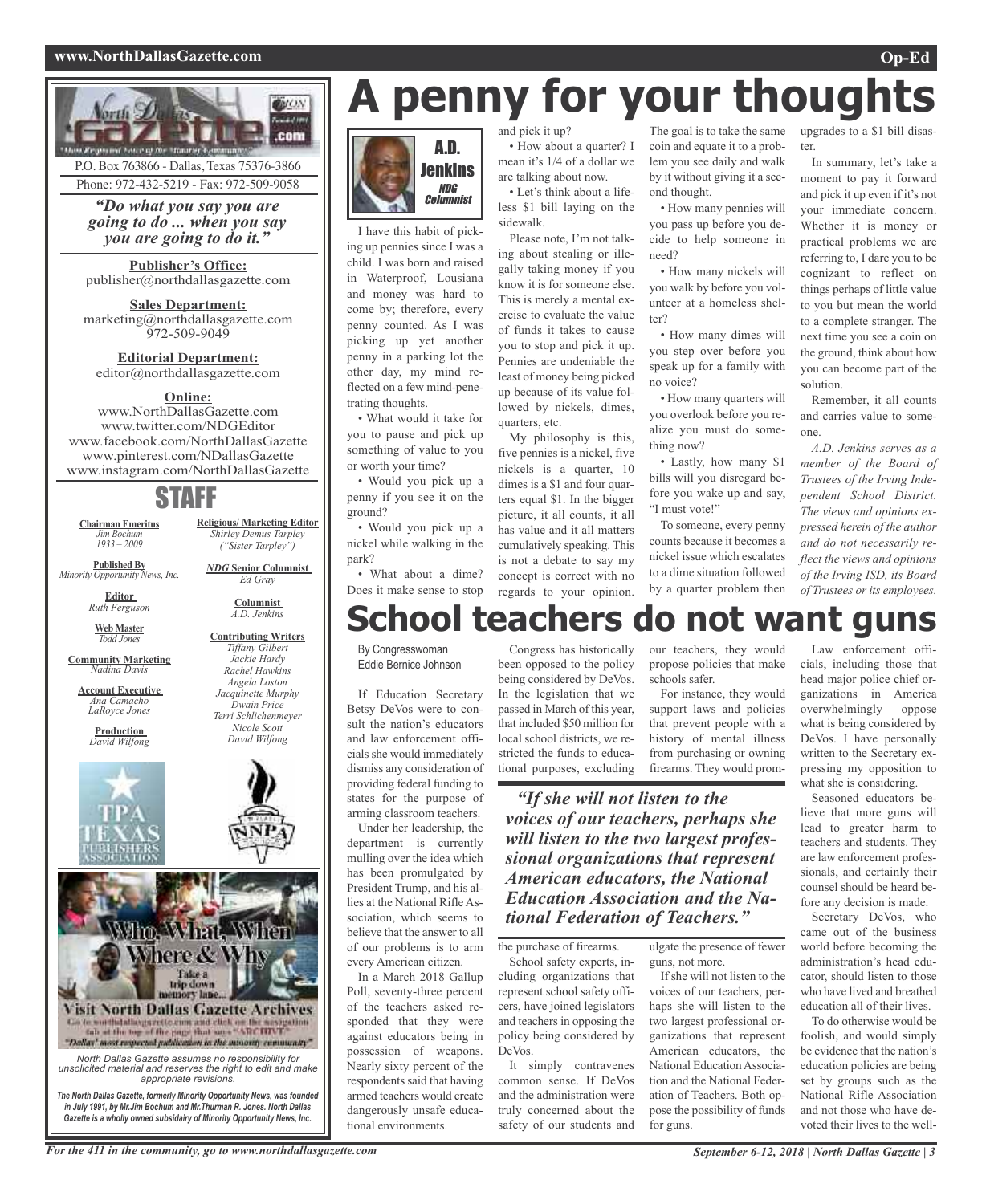### **Health www.NorthDallasGazette.com**

## **Out with the old, in with a new understanding to improve SCD care**

*Libertas Academica / Flickr*

By Dr. Kevin Williams Chief Medical Officer Pfizer Rare Disease Unit

(NNPA) The "Ask Dr. Kevin" series is brought to you by Pfizer Rare Disease in collaboration with the National Newspaper Publishers Association (NNPA) to increase understanding of sickle cell disease.

With National Sickle Cell Awareness Month just next month, I've been thinking a lot about the challenges that people with sickle cell disease (SCD) face and what can be done to make a meaningful change in their care.

Evolution of the science behind SCD has advanced in recent years, resulting in a new understanding of the disease. However, this knowledge is not commonplace among individuals living with SCD and their healthcare professionals. As with any disease, better understanding and awareness of the condition is the foundation for improvement in appropriate and timely care. Recently, the Sickle Cell Disease Council For CHANGE (CFC) has set their sights on raising awareness of the expanded science behind the disease among patients, their families, and healthcare professionals.

The CFC, a group con-



vened by Pfizer and inclusive of more than 20 experts, advocates, and patients working to improve care for SCD patients, is looking at this issue as part of a recently released report called "Improving Vaso-occlusive Crisis (VOC) Management." In the report, the CFC explains how the understanding of SCD has evolved through the years, and outlines recommendations for how to get this information into the hands of those who can use it healthcare professionals, emergency department staff, and people living with SCD—to make a positive change and improve patient care.

Here is an overview of what the CFC found, which is outlined in the report:

The Expanded Science Behind the Disease

Let's start at the beginning. A common (and somewhat outdated) view of SCD is that complications from the disease are caused by a simple "plumbing malfunction." In other words, it is only the sickled red blood cells that clump together and cause blockages in blood vessels that lead to pain and organ damage.

Now it has been understood that the underlying science is more complex than this. Recent breakthroughs in

the understanding of SCD have shown in fact that the vaso-occlusion (or blocking of minute blood vessels involving multiple pathways and different types of blood cells), is a key factor underlying all of the different manifestations of the disease.

In SCD, these rigid, crescent-shaped cells have difficulty passing through small blood vessels and irritate the internal lining of these vessels. This causes

Oliver was convicted of

teens on April 29 last year, saying he believed it was moving aggressively tothe lining of blood vessels to become "sticky," and as a result, not only the red blood cells, but also white blood cells and platelets clump together. This can further contribute to obstructions in blood flow and inflammation. These events can occur even when there are no outward signs or symptoms, ultimately causing several of the complications seen with SCD.

Other factors that contribute to vaso-occlusion may include stress, the thickness of a person's blood, as well as infection or conditions that commonly trigger a painful crisis.

The most common symptom of vaso-occlusion is the pain crises (or vaso-occlusive crisis – VOC). VOC is the cardinal manifestation of SCD and is often thought of synonymously with SCD.

In addition, there is an increasing awareness of another SCD complication one that is often overlooked: chronic pain. VOCs are sudden, intense episodes of pain, while chronic pain, especially for older adolescents and adults, is defined as ongoing pain that has been regularly present over a period of the past six months.

What makes it more complicated? People with SCD

can experience VOCs while also suffering from chronic pain. And while VOCs are routinely treated with opioid medications, chronic pain should be managed separately and with a different approach. Ongoing, long-term use of opioids can lead to drug tolerance, which causes people with SCD to require higher doses. However, according to the report, considering alternative pain relief options when appropriate, along with regular reassessment of medication use and dose, may be helpful in minimizing this issue.

**Getting the Word Out**

It is great news that the understanding of the science of SCD has evolved, but it is important to make sure that the right people, especially patients and their doctors, are aware that SCD is far more complex than being just a disease of red blood cells in order to make a meaningful difference.

Armed with this information, individuals living with SCD and their healthcare professionals better understand and explain the varied symptoms an individual can have. They can make more informed treatment decisions for their SCD patients, and people with SCD can be empowered to advocate for better care. Additionally,

this new understanding of SCD among both healthcare professionals and patients can lead to better communication and more positive interactions in the future.

The time for change is now, and the CFC is working to get the word out about the urgency around improved care for SCD. Learn more about the Council here and read their first report here.

The next Ask Dr. Kevin article will be available this fall. Until then, join the conversation and find out more information about SCD at oneSCDvoice.com, a collaborative platform that provides access to resources designed to increase knowledge, provide emotional support, and help empower people living with SCD. Sign up for free today.

*Dr. Kevin Williams is the Chief Medical Officer for Rare Disease at Pfizer. He pursued medicine after being inspired by his father's work as a general practitioner in his hometown of Baton Rouge, Louisiana. Dr. Kevin is passionate about raising awareness and increasing understanding of rare diseases, such as sickle cell disease, in the African American community. You can follow Pfizer on Facebook and Twitter.*

## **Stop police murder of Black youth**

By Stacy M. Brown NNPA Contributor

Civil Rights leaders and others reacted with a sense of relief – if only temporary – after a Texas jury sentenced a former police officer to 15 years in prison Wednesday for the shooting death of an unarmed African-American teen in a Dallas suburb.

"The child murdering cop just got 15 years in prison … he'll likely serve all 15," said activist Shaun King. "It doesn't bring Jordan [Edwards] back, but it's the closest thing to justice we've seen."



*Officer Roy Oliver was convicted of murder for the shooting of a Black teen in Balch Springs.*

dan be alive, but this was so fine of \$10,000. important."

Journalist Jamil Smith noted a connection from Jordan to Emmett Till. murder for the killing of Jordan Edwards, a 15-yearold high school freshman. He fired into a car full of

"I look at his face and see Emmett Till, lynched 63 years ago today. This story didn't end in the typical ward his partner.

Dallas County District Attorney Faith Johnson described Oliver as a "killer in blue" who violated his oath to protect citizens.

Prosecutors sought a sentence of at least 60 years while the defense argued for 20 years or less.

"The fact that Roy Oliver was even indicted for murder was already a small victory, but to be found guilty and convicted by a jury? These things don't happen," said Finessa Hudgens of Dallas. "So, although 15 years may not seem like

See MURDER, Page 5

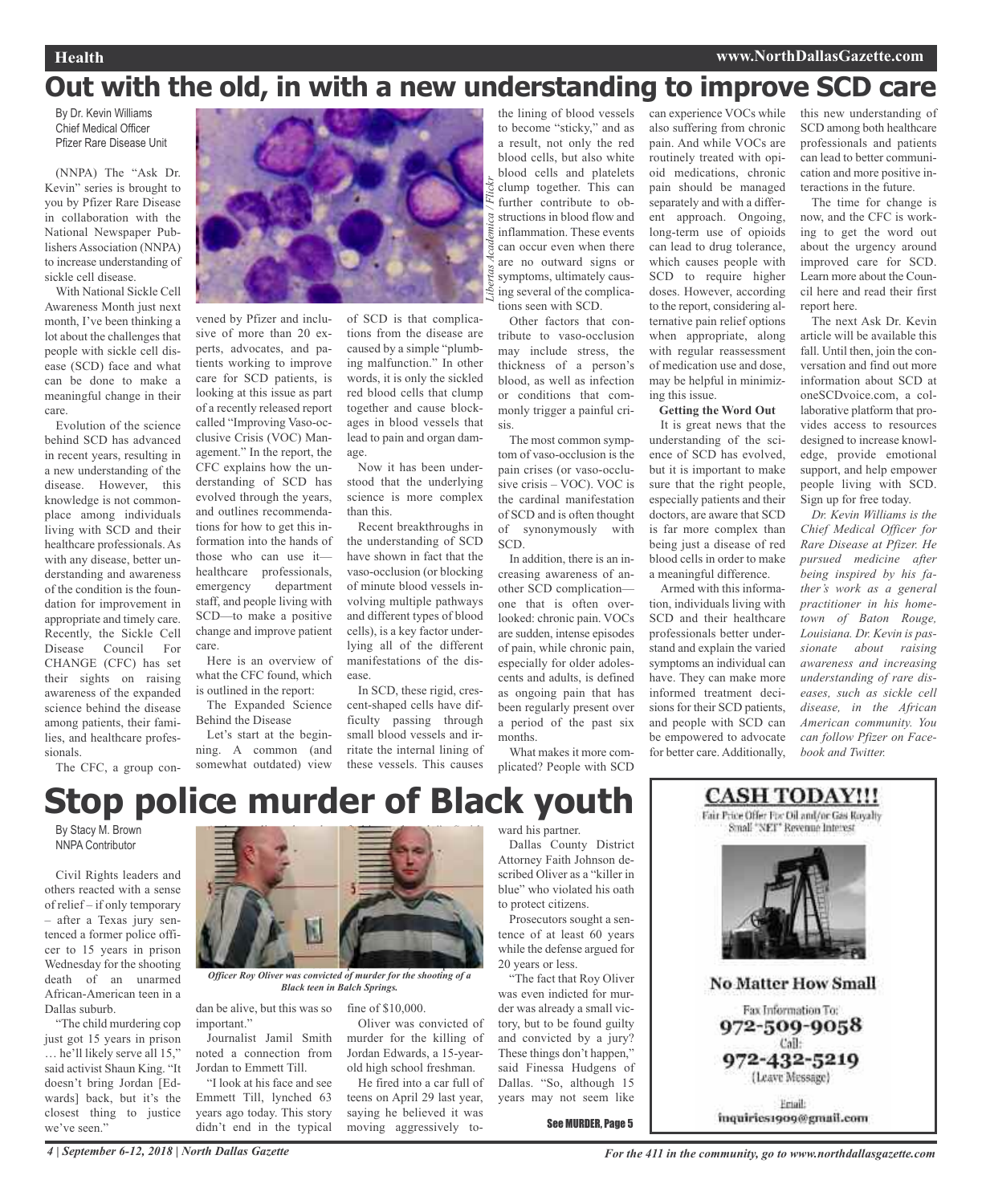### **www.NorthDallasGazette.com**

### **Community**

## **Rep. Helen Giddings to be honored for advocacy for children on Sept. 25**

TexProtects, Champions for Safe Children selected for its 2018 Children's Champion the Honorable Helen Giddings, State Representative, District 109 (Dallas County). Rep. Giddings is being honored for her leadership as an advocate for children throughout a quartercentury in the Texas Legislature.

Additionally, the Rees-

Jones Center for Foster Care Excellence at Children's Health will be the Children's Hero awardee for its excellence providing primary care to foster care youth.

The awardees will be recognized at the Gala on Sept. 25, at Hotel ZaZa. According to TexProtects,

Rep. Helen Giddings has stood up for children throughout her quarter-century in the Texas Legislature, securing alcohol-free zones around schools and ending "lunch shaming" to ensure that students receive at least one hot meal a day. She led efforts to overhaul juvenile justice laws to cease the criminalization of young children.

In the 80th Legislative Session, Rep. Giddings authored legislation protecting foster care youths by requiring peace officers to report family violence incidences occurring at foster homes or foster facilities to be reported to the Department of Family and Protective Services and providing DFPS access to domestic disturbance records as part of foster home verification checks before placing a child in the home.

The public is invited to the

event which will help launch TexProtects into what they hope is a transformational year leading toward an even brighter future. Funds raised support TexProtects' mission: research, advocacy and education to improve Texas' child protection system and to support child prevention programs.

More info at www.TexPro**state Representative Helen Gid-<br>** *State Representative Helen Gid-***<br>** *dinos (Courtesy photo)* 



*dings (Courtesy photo)*

### **Operation Kindness celebrates the 25th annual Dog Day Afternoon** dozens of vendors and food

Calling all furry friends and their owners to attend the 25th annual Dog Day Afternoon presented by Operation Kindness – North Texas' original and largest no-kill animal shelter – and sponsored by Pet Supplies Plus. Considered the most anticipated festival of the summer for dog lovers, this free event will be held Saturday, Sept. 8, from 10 a.m. to 1 p.m. at the Operation Kindness Animal shelter located at 3201 Earhart Drive in Carrollton. Joining the lineup of fes-



tivities and to celebrate this momentous occasion, nationally renowned Animal Communicator and Intuitive Coach Sandra Larson will

make a special appearance. Highlights of the 2018 Dog Day Afternoon will also include:

• A "Mutt Midway" with

*Ana Martin / Unsplash* trucks - the first 100 dogs in attendance will be eligible to receive FREE microchipping by Operation Kindness staff • Low cost pet vaccinations will be offered, as well as demonstrations on Pet CPR technique and Pet First Aid • All dogs present can also

participate in a variety of Canine Contests such as "Best Costume," "Best Stupid Pet Trick" and "Best Pooch Smooch"

• "Prize Wheel" and

"Puppy Kissing Booth" • "Pet CPR and First Aid" demonstrations

• "Unicorn Photo Opportunities" compliments of Air Ponies

• "Face Painting"

• DJ music – owners and their pups can bust their best moves together

"Dog Day Afternoon was created as a way to celebrate the bond between dogs and their owners, and to provide a free, fun event for the community to get to know us," said Jim Hanophy, CEO of

Operation Kindness. "This year we're celebrating the event's 25th anniversary and are so proud it has become the biggest dog party in town."

Created in 1993 the purpose of Dog Day Afternoon was to recognize dog supporters, adopters and advocates in Dallas-Fort Worth and continues to raise awareness for Operation Kindness' mission in finding loving homes for homeless pets while caring for them in a safe, no-kill environment.

## **Warnings Issued to Delinquent Taxpayers in Dallas County**

Dallas County Tax Assessor/Collector John R. Ames is proud of the number 98.75 percent. This figure represents the percentage of Dallas County taxpayers who have already paid their 2017 annual property taxes (2018 taxes will be billed in October 2018). Even though that percentage is eye-opening in terms of compliance, the small percentage that remain unpaid still owe Dallas County taxing entities over \$88 million

in unpaid property taxes. For this reason, Ames is stepping up the County's collection efforts.

Ames stated, "Essential services such as law enforcement, quality schools, roadways, and courts all depend on these much needed revenues. All we ask is that everyone carries their equal share."

As part of its collection program, the County of Dallas has asked the law firm of Linebarger Goggan Blair &

Sampson, LLP to assist in the collection. In August, Linebarger mailed 30,828 letters to Dallas County property owners. The letter provides important notices to the taxpayers requesting their immediate attention. It also provides essential information, which may be beneficial to some of the taxpayers.

Ames advises everyone, "Please open your letter and give the law firm a call. Although the law firm cannot give you legal advice, they will assist you and guide you in the right direction so you can resolve the outstanding obligation." For those who do nothing, additional collection processes such as a lawsuit, tax foreclosure or a tax warrant (for business owners) may be a consequence. Both Ames and the law

firm recognize some taxpayers face difficulty paying. Bridget Moreno Lopez, managing partner of the law

### He fired into a car full of **MURDER,** continued from Page <sup>4</sup>

teens on April 29 last year, saying he believed it was moving aggressively toward his partner.

Dallas County District Attorney Faith Johnson described Oliver as a "killer in blue" who violated his oath to protect citizens.

Prosecutors sought a sentence of at least 60 years while the defense argued for

20 years or less.

"The fact that Roy Oliver was even indicted for murder was already a small victory, but to be found guilty and convicted by a jury? These things don't happen," said Finessa Hudgens of Dallas. "So, although 15 years may not seem like much, this could be the start of something great," Hudgens said.

Dr. Benjamin F. Chavis, Jr., the president and CEO of the National Newspaper Publishers Association, wrote in an email that the Oliver's sentence "finally breaks the systematic problem of denying equal justice to the families and victims of racially-motivated police murders of Black persons across the United States."

White police officers must be held accountable, said Chavis, a long-time civil rights activist and onetime head of the NAACP.

"The prison sentence should have been at minimum a life sentence for this brutal murder of an innocent Black teenager," he said.

"But today, at least police officers in America are put on notice: if you murder us, you will be punished and imprisoned. We must stop these racist police murders."

firm said, "Taxpayers should contact us immediately to advise us of their given situ-

ation. My office will make See TAX, Page 7

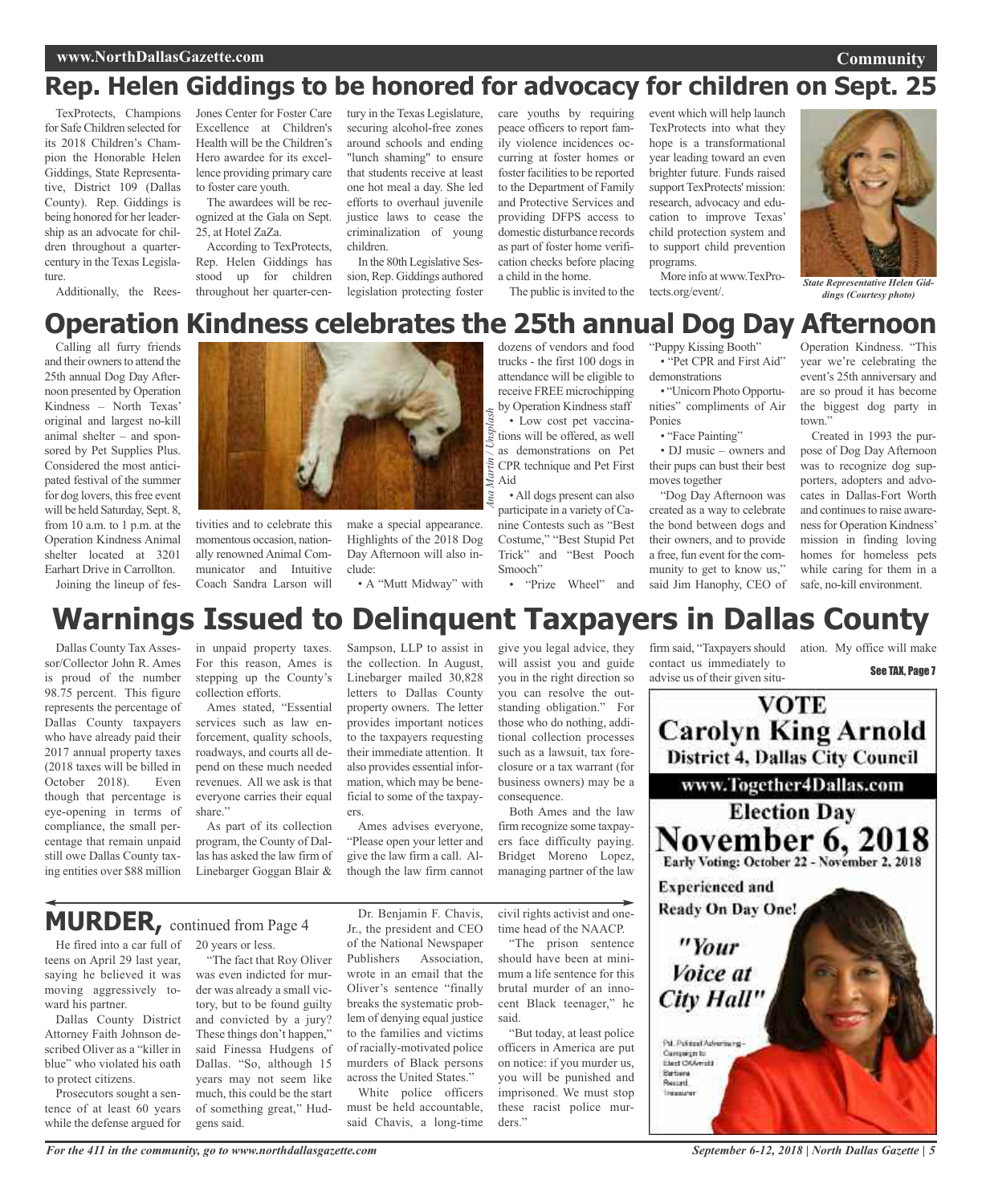## **NNPA polls Black parents on the Every Student Succeeds Act**

By Freddie Allen NNPA Contributor

The National Newspaper Publishers Association (NNPA) announced plans to conduct a groundbreaking survey that will gauge the awareness and impact of President Barack Obama's education law—the Every Student Succeeds Act—in the Black community.

The NNPA is a trade group that represents more than 200 Black-owned media companies and newspapers in the United States, that reach an estimated 20 million readers, combined, in print and online, every week.

President Obama signed the Every Student Succeeds Act (ESSA) on December 10, 2015, replacing the Bush administration's No Child Left Behind Act. ESSA encourages a personalized educational environment; supports programs that enhance parental engagement in schools; and improves guidelines about targeted resources for historically, underserved schools.

In late 2016, the NNPA received a three-year grant from the Gates Foundation to develop a multi-media public awareness campaign focused on ESSA, improving educational outcomes



*The NNPA will conduct a unique, education poll about the awareness and impact of the Every Student Succeeds Act among African American parents, educators, and opinion leaders. (Pixabay.com)*

creasing parental engagement.

Dr. Benjamin F. Chavis, Jr., the president and CEO of the NNPA, thanked the Gates Foundation for collaborating with the Black Press to help raise public awareness about the Every Student Succeeds Act.

Dr. Chavis described the ESSA awareness research as a "proactive move."

"Rather than let people outside of our community tell us what's going on inside our community, this is an opportunity for the [Black Press]—the people who work and serve and live and thrive in the community—to do our own research."

Dr. Chavis said that the data will help the NNPA and other community stakeholders gain insight into how to

for Black students and in-be more effective in raising public awareness around ESSA.

"This study will also give a stronger voice to parents, educators and caregivers in the Black community," Dr. Chavis said.

The NNPA has a track record of success for measuring the pulse of the Black community. The trade group partnered with Howard University in Washington, D.C. for a national poll of Black voters ahead of the 2016 midterms and for a 2017 poll on sickle cell disease (SCD) in the Black community; the SCD poll was supported by the pharmaceutical giant Pfizer.

During a press conference about the results of the NNPA/Pfizer SCD poll, Michael Goettler, the global president of Pfizer's Rare Disease unit, said that the

survey analysis provided a basis for Pfizer to seek more detailed assistance for SCD sufferers, who are disproportionately Black.

Dr. Chavis said that the success of the Black voter poll and the SCD poll not only opened doors for other research opportunities, but that it also showed that Black folks trust and rely on the Black Press.

During a 2017 interview with the NNPA Newswire, John King, the former U.S. Secretary of Education and current president and CEO of the Education Trust, a national nonprofit organization focused on closing opportunity and achievement gaps, said that the Black Press has a hugely important role in mobilizing Black parents around education and **ESSA**.

"It's partly about telling the story about [exposing academic and opportunity gaps], but it's also about changing the narrative," King said. "Sometimes, we focus only on what isn't going well, but there's also a powerful story to tell about what is going well."

Dr. Chavis said that the ESSA survey and the data that is collected should play significant roles in crafting those powerful stories.

The ESSA survey will be

conducted online and target pre-selected markets in California including: LosAngeles and the surrounding regions (Orange County, Ventura County, San Bernardino County, and Riverside County); San Francisco; Oakland; San Jose; Sacramento; Stockton; Modesto; San Diego; Fresno; Visalia and Bakersfield.

NNPA member publications in California will help to promote and distribute the survey and the results will be shared broadly across the nation.

Dr. Reggie Weaver, the former president of the National Education Association (NEA), said that, all too often, parents are not engaged in the education of their children.

"Any way that information about ESSA can be coupled with getting parents to act on the things that are in the law is absolutely critical," Weaver said. "What the NNPA is doing to educate and inform parents of their rights is important."

Weaver said that parents can't sit back and be spectators in the education of their children; they have to be active participants. That means getting involved in school

board meetings, working with teachers and school administrators, and participating in surveys like the NNPA's education poll.

Dr. Chavis said that the results from the NNPA's education poll will not only be used to develop successful models for future public awareness campaigns, but the national exposure would also help to enhance the visibility and value of Black newspapers in California.

"Thisis a historic moment for the NNPA and we are encouraged that so many of our members will be able to participate," Dr. Chavis said. "We are eagerly waiting for the study to commence and to get the results."

Dr. Chavis continued: "This is just the beginning. The NNPA will continue to seek out culturally-relevant research opportunities in our on-going effort to improve the quality of life in the Black community."

Learn more about the NNPA's ESSA awareness poll at nnpa.org/essa.

*Freddie Allen is the former Editor-in-Chief of the NNPA Newswire and Black-PressUSA.com. You can follow Freddie on Twitter @freddieallenjr.*

## **Back-to-school season: not just for kids**

### By Chris Abbott

As kids head back to school this fall, they're not the only ones feeling a renewed sense of vigor and motivation. For many of us, September is synonymous with the fresh start of a new school year and the satisfaction that comes from busy, productive days and learning new things.

That makes this a great time of year to break out of the monotony of stale routines, and that's especially true for older adults. For all the wonderful things about retirement, the wide-open days with no deadlines or definitive plans can sometimes make it tough to stay motivated.

So this year, use back-toschool season as a force for good by making some changes that can put you on a path to a healthier, happier year ahead. Consider the following ideas that can take you to the head of the class when it comes to your health and quality of life.

Volunteer. Use your wealth of experience, wisdom and practical skills to benefit your community by volunteering for causes that are important to you. While you're helping your community, you'll be helping yourself, too. Three-quarters of U.S. adults feel physically healthier by volunteering, according to the 2017 Doing Good is Good for You study from UnitedHealthcare and

VolunteerMatch.

Pass it on through Play. Whether you're a grandparent, family friend or neighbor, you could make a difference in a young person's life by spending quality time with them and modeling healthy choices. Teaching a child a timeless activity or skill that you enjoyed in your youth – like fishing, checkers or a card game – can be a great way to pass on traditions and have fun while also helping kids to cut down on time in front of a computer, tablet or smartphone screen.

Put it on Your Schedule. You likely relied on a class schedule and student planner to help you stay accountable back in your

school days. That same concept can keep you disciplined when it comes to staying active and getting enough exercise. Whether it's gardening, attending an exercise class at your local gym, or just taking a regular bike ride or walk around your neighborhood, writing it on your calendar and planning your other activities around this time that you've carved out for exercise can be a good practice to ensure you don't brush it off. Head Back to Class. Even

if it's been decades since you've stepped foot in a classroom, it's not too late to learn something new. And challenging your mind can be one of the best ways to

See BACK, Page 12

Vini Cannon **Democratic Candidate for Dallas County Commissioner,** District 2

Wint Carnon is the principal at the Cannon Law Group PLLC, Semer Associate Manicipal Judge for the City of Dallas, and dedicated public servant. maning for Commissioner District 2. Wini surports good governance. She isfiscally responsible and creatively resenrecht. Her opprench to the County. budget in to identify royeane growth opportunities to increase the County-Bodget without resorting to mising taxes. She will week dilinearly to make Dallas County befur by providing cennomic opportunities for individuals and small businesses, promoting criminal justice reform, and strengthening our support for schools and adult job training programs.

Pelitical Adv. Pacif by Campage to Elect Wey Cannot, Imige Schwarz, Treasurer

Learn more www.winicanwin.com

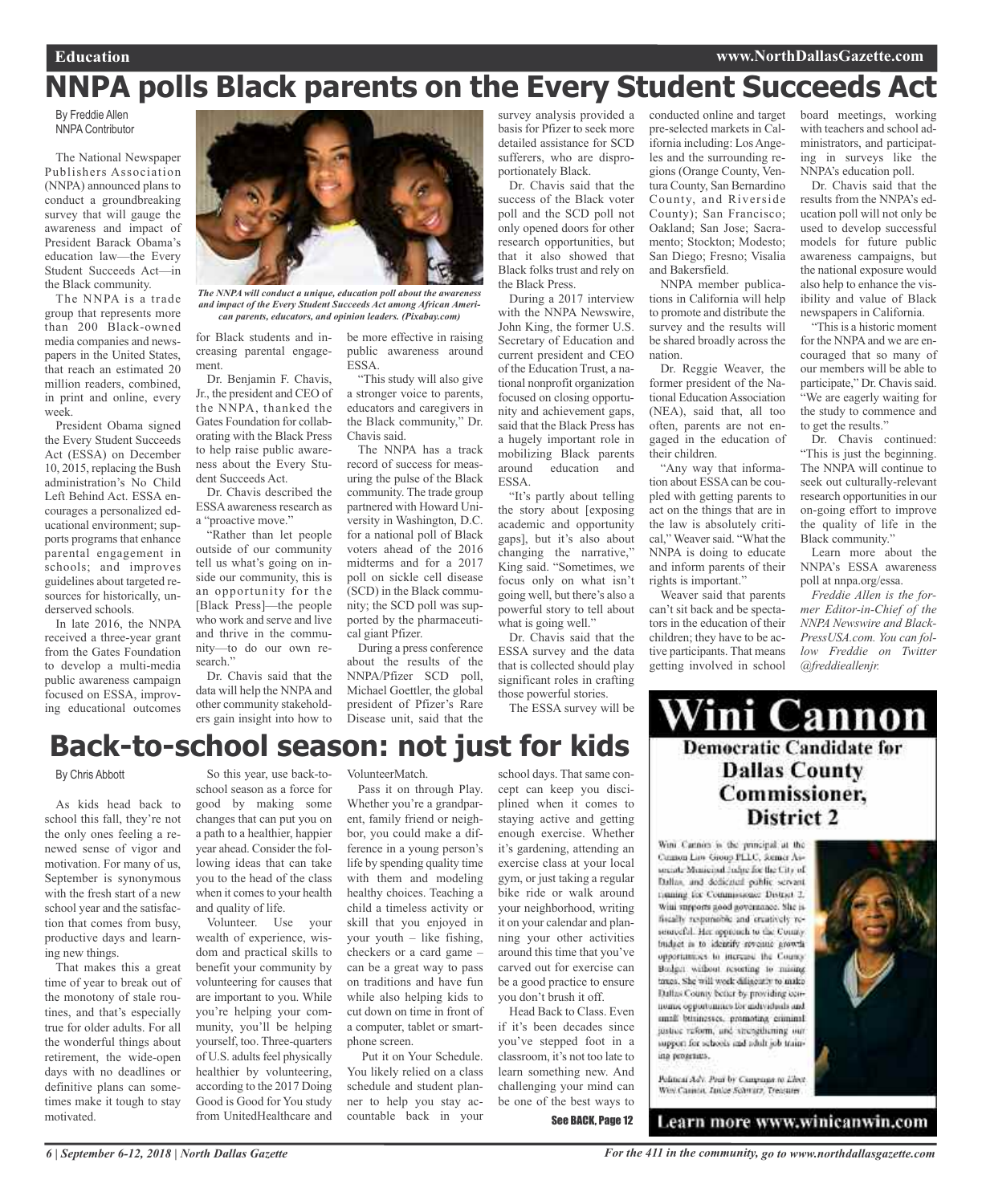## **Collin Corporate College welcomes Disney Institute to Frisco**

Disney Institute is bringing its renowned professional development course, Disney's Approach to Quality Service, to Frisco from 9 a.m. to 5 p.m. on Tuesday, October 30, 2018 at Collin College Preston Ridge Campus, Conference Center, 9700 Wade Boulevard in Frisco. Sponsored by Collin Corporate College, the one-day event will help area professionals begin to examine how they can differentiate their service to become a provider of choice and understand the processes necessary to develop a culture that consistently delivers that exceptional service. This day of Disney Institute training uses business insights and time-tested examples from Disney parks and resorts worldwide to inspire individuals and organizations to enhance their own customer experience using Disney principles as their guide.

Disney's Approach to Quality Service gives par-



ticipants the chance to explore how customer experience insights and timetested examples from Disney parks and resorts worldwide can provide relevant illustrations and engaging stories to help organizations deliver the type of long-term results they are capable of delivering.

Registration is \$600 per person and includes all course materials as well as complimentary parking, Wi-Fi, continental breakfast, lunch, snacks, coffee, tea, water and completion certificate. Receive a price break by registering Early Bird, Alumni, & Group Rate registration available through Oct. 12. For more information or to register, visit www.collin.edu/corporatecollege/disney, email corporatecollege@collin.ed u, or call 972.599.3110. About Disney Institute

As the trusted, authoritative voice on the Disney approach to customer experience, Disney Institute uses business insights and timetested examples from Disney parks and resorts worldwide to inspire individuals and organizations to enhance their own customer experience using Disney principles as their guide. For nearly three decades, Disney Institute has helped professionals discover ways to positively impact their organizations and the customer they serve through immersion in leadership, service and employee engagement. Unique to Disney Institute is the opportunity to go behind the scenes in a "living laboratory" to observe firsthand how Disney methodologies are operationalized and how they can be adapted and applied to any work environment.

data to improve travel for drivers.We believe using this crowdsourced data will aid us in improving mobility in

The partnership with WAZE is the City's latest Smart City initiative. Smart Cities are urban areas that use an array of technology to electronically collect information to manage community services, from transportation to finding lost pets. Smart City tools are designed to improve the efficiency of

Plano.

### **Smart People, Smart Place: City partners with WAZE to make drive through Plano easier**

The City of Plano is working with the creators of the WAZE app to speed up the drive through Plano. City engineers are now updating WAZE providing locations of road construction and traffic. This crucial information will help the app users better navigate Plano.

Plano has been a member of WAZE Connected Citizen Program since summer of 2017.TheWAZE application provides a platform for drivers to share information such as traffic congestion and accidents, and use this information to provide better navigation. Because they rely on accurate and timely data, they created the Connected Citizens Program, which works with local governments from around the world to collect (or even help create) data feeds including planned road closures, locations of parking lots, and speed limits on roads.

In return for the data about our roads, Waze shares anonymous, aggregated crowdsourced data reported by the community including traffic congestion and hazard information at no cost. We are learning how to use this

**TAX,** continued from Page <sup>5</sup>

every effort to assist the taxpayers of Dallas County."

Ames further added, "Most of our taxpayers take pride in paying their taxes. They understand that the quality of services provided is dependent upon everyone in the community doing

their part. It's unfortunate that we have to provide these notices; however, at the same time, we have to advise our taxpayers of what can realistically happen if they fail to pay or resolve their delinquency." Lastly, Ames added, "We

ask that our citizens contact the Dallas Central Appraisal District to see if they are entitled to any of the exemptions that state law permits. If any of our citizens are facing a hardship of any kind they are asked to please advise the tax office or the law City operations and services and simplify residents' daily lives.

firm of their given situa-

tion."

## **Morris Day PerformingAt STATE FAIR CLASSIC**



For the 411 in the community, go to www.northdallasgazette.com September 6-12, 2018 | North Dallas Gazette | 7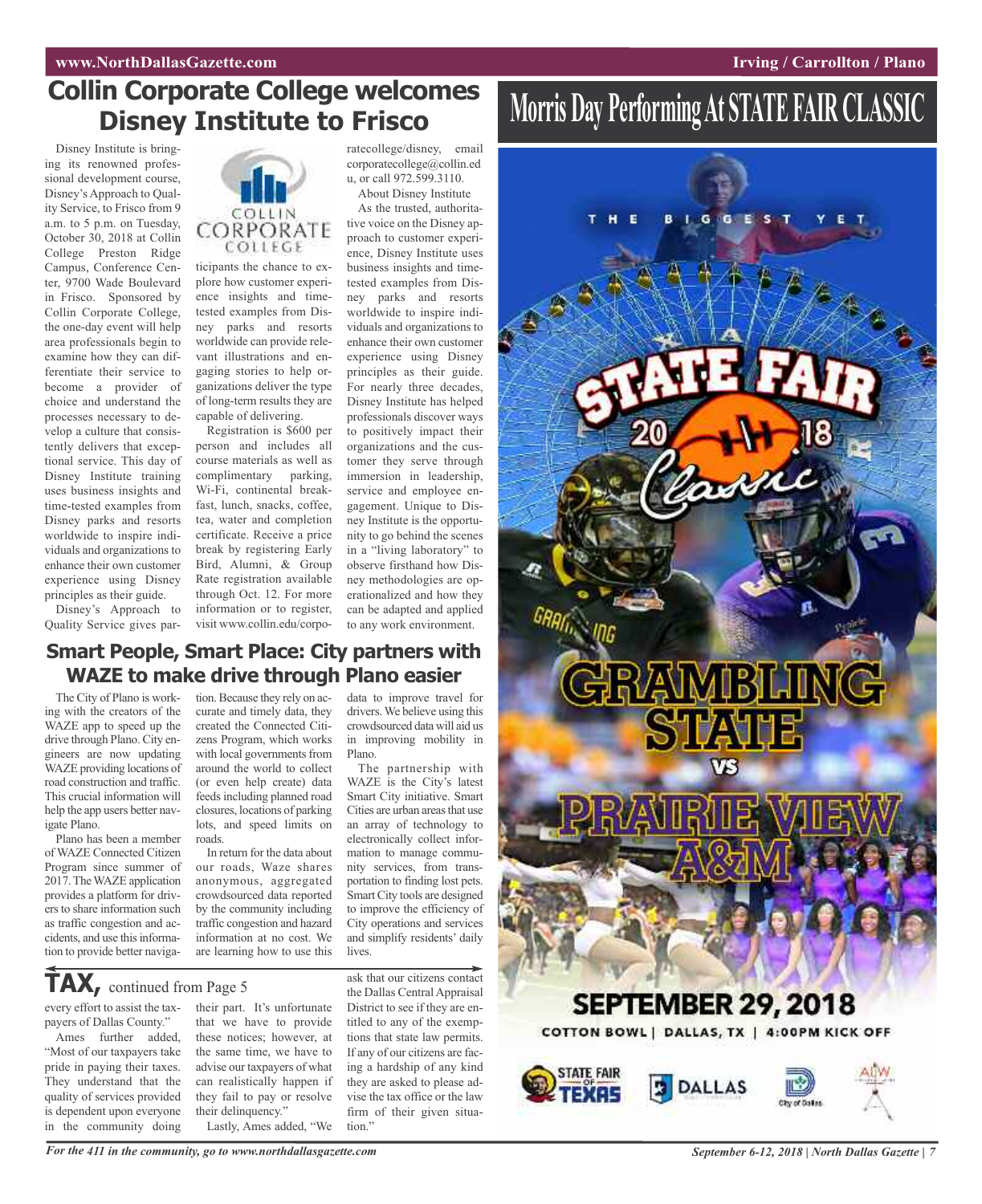### **City Briefs**

**Allen** The **St. Jude Carnival and Music Festival** will be held on Sep. 8, starting at 7 p.m. at St. Jude Catholic Church, in Allen. Sit under the stars and enjoy great jazz and swing band music featuring Michael Manzoni and his all jazz band, with musical director Eymard Furtado. Everyone is invited. Be sure to bring your family and friends. For more information, visit Facebook.com/events.

### **Arlington**

The **Downtown Arlington Brewing Arts Festival**, is expected to take place on Sept. 13 to Sept. 15, from 12 p.m. to midnight, in Downtown Arlington. Arts, crafts

and craft brews will flow through the streets of downtown as thousands of visitors and local residents gather for a celebration of the city's thriving arts and creative community. A collision of art, music, food trucks,and craft beer that'll light up the city's bustling Urban Union entertainment district.

### **Carrollton**

The **Step on the Square** will take place on Sep. 8, 6 p.m. to 9 p.m. at Historic Downtown, in Carrollton. Come out for a performance from the hardest hittin' country rock band in DFW: Big City Outlaws. This band will jump the fence from country to top 40 all night long. Their one-of-a-kind show will have crowds two stepping and line dancing to an array of classic hits. Twostep dance lessons will be provided at the event. The event will also include food and beverages for purchase from area food trucks such as funnel cakes, potato swirls, corn dogs, sausage on a stick, fried Oreos, fried Snickers, iced tea, and lemonade. For more information, visit Facebook.com/events.

#### **Dallas**

**Meet Your Mentor** will be hosted by WEDallas and Capital One, on Sept. 7, from 11 a.m. to 1 p.m. at Capital Factory + The DEC, in Dallas. Experienced female entrepreneurs and professionals to offer their advice during "Speed Mentoring". Individual tables will be set up for each mentor. Participants will start off with a mentor and have 15 minutes to discuss their business, experience as a female entrepreneur, wins and needs, and whatever else they have in mind. For more information, visit Eventbrite.com

The **FEDDs Mega Block Walk and Family Picnic** will be held on Sept. 8 from 9 a.m. to 4 p.m. at Casa Linda Park, in Dallas. Besides the FEDD, the DCDP coordinated campaign, the Park Cities Democratic Women Association

November 17, and December 15) from 12:15-3:15 p.m. at the same location. Those classes are \$15 for both Carrollton residents and non-residents. Sign up to learn how to identify the signs and symptoms of a heart attack and what to do in cases of breathing difficulty, cuts, broken bones, diabetic problems, seizures, and other medical emergen(PCDWA), the Blue Broncos, the Women of Dallas United for Action (WDUA), Forward Motion Texas, and Dallas Dems 114, will join together to do a block walk. They will also have a oldfashioned picnic with food trucks, and games. For more information, contact Jill Cochran at jillcochran5@gmail.com.

#### **Frisco**

**Stand Up For Your Superpowers** will be held on Sept. 8, from 3 p.m. to 6 p.m. at Sci-Tech Discovery Center, in Frisco. StandUp LD, a Dallas non-profit support network for parents and educators seeking educational resources to support and inspire children with

learning differences. This is a free event for DFW students ages 6-12 years old with dyslexia, ADHD & related learning & attention differences. The students will spend the afternoon together in a healthy, safe and supportive environment to help them realize that they are not alone. Every participant will create their own superhero item, an item that represents their own superpowers. Then the students will have an opportunity to talk about their superhero item and how that item helps exemplify their real life super powers and accommodate their reallife challenges. To register for the event, visit Eventbrite.com.

## **Carrollton Fire Rescue offers CPR/AED and first aid classes**

*rawpixel*

cies.

Carrollton Fire Rescue (CFR) has a goal for as many citizens as possible to be trained in CPR and is extending a challenge to the local community: get trained, save a life.

This fall, CPR/AED classes will be held the first and third Saturdays of each month through December (September 1 and 15, October 6 and 20, November 3 and 17, and December 1 and 15) from 9:15 a.m. to 12:15 p.m. at Crosby Recreation Center (1610 E. Crosby Road). The sessions are \$25 for both Carrollton residents



and non-residents. Participants will learn techniques of CPR for adults and children, pediatrics, obstructed airway management, and

how to use AEDs. Basic First Aid classes will be offered on the third Saturday of each month (September 15, October 20,

## **OWENS,** continued from Page <sup>1</sup>

said Owens, who played Elvin, the husband of Sandra Huxtable on 'The Cosby Show."

"I've had a great life. I've had a great career and I've had a career that most actors would die for," he said.

The actor noted that he was overwhelmed by the response he's received after the shaming incident. "I feel like more of a celebrity now than when I actually was a celebrity," he said.

Since leaving "The Cosby Show," Owens has worked part-time as an actor and as a producer.

He has taught acting and directing at Yale and other

universities for more than 30 years. But, he said he took the Trader Joe's job 15 months ago to support his family.

Since the GMA appearance, however, Perry has publicly offered him a role on a popular OWN television show and others like Berry and Oswalt have tweeted support.

"My respect to actor Geoffrey Owens, who found honest work between gigs. As Fox News will tell you, all actors, when not acting, seal themselves in proteinsolution 'shame pods' until re-activated by the Council of Casting," Oswalt said.

"Geoffrey had the courage to stand up to the Council," he said.

Berry, the Oscar winning actress, also saluted Oswalt.

"Labor Day celebrates the value of our country's workers. I'm just so sad to hear than an American felt the need to 'expose' a man for working hard," Berry said.

"I wish there were more people with as much integrity as Geoffrey Owens."

For his part, Owens discussed the sanctity and honor of being a working person. Every job is "worthwhile," he said.

"I hope what doesn't pass is this … rethinking about what it means to work," he said. "The honor of the

diac arrests occur in the United States, according to the American Heart Associaworking person and the dignity of work. And I hope that this period we're in now, where we have a heightened sense about that and a reevaluation of what it means to work, the reevaluation of the idea that some

Each year, more than 350,000 out-of-hospital car-

jobs are better than others." Wyatt said Owens displayed what "The Cosby Show" was all about.

"What Mr. Cosby built was legacy. It wasn't just legacy to show how families should conduct themselves and live in a certain way in society," he said.

"It was to make sure that these actors were able to survive and enjoy their livelihoods. Yet, [the powers that be] have taken it away."

tion. Almost 90 percent of those victims die. CPR, especially if performed in the first few minutes of cardiac arrest, can double or triple a person's chance of survival.

Without bystander CPR, a cardiac arrest victim's chance of survival decreases by 10 percent every minute, according to the American Heart Association. Bystander CPR (and earlyAED use when available) is the only way to increase the chance of survival, which is CFR's ultimate goal through the trainings they offer.

CFR encourages local

businesses, churches, homeowners associations, and other groups to schedule onsite training courses to establish what could be a safer environment should a cardiac episode occur. CFR instructors will travel to your location and provide scheduled, one-on-one training.

For more information or to schedule a training, call 214-243-0320. To register for the upcoming Adult, Child, & Infant CPR/AED and First Aid courses, visit cityofcarrollton.com/signupnow under the Education section.



**editor@northdallasgazette.com**

**For advertising quote print or web opportunity@northdallasgazette.com**

### **www.NorthDallasGazette.com**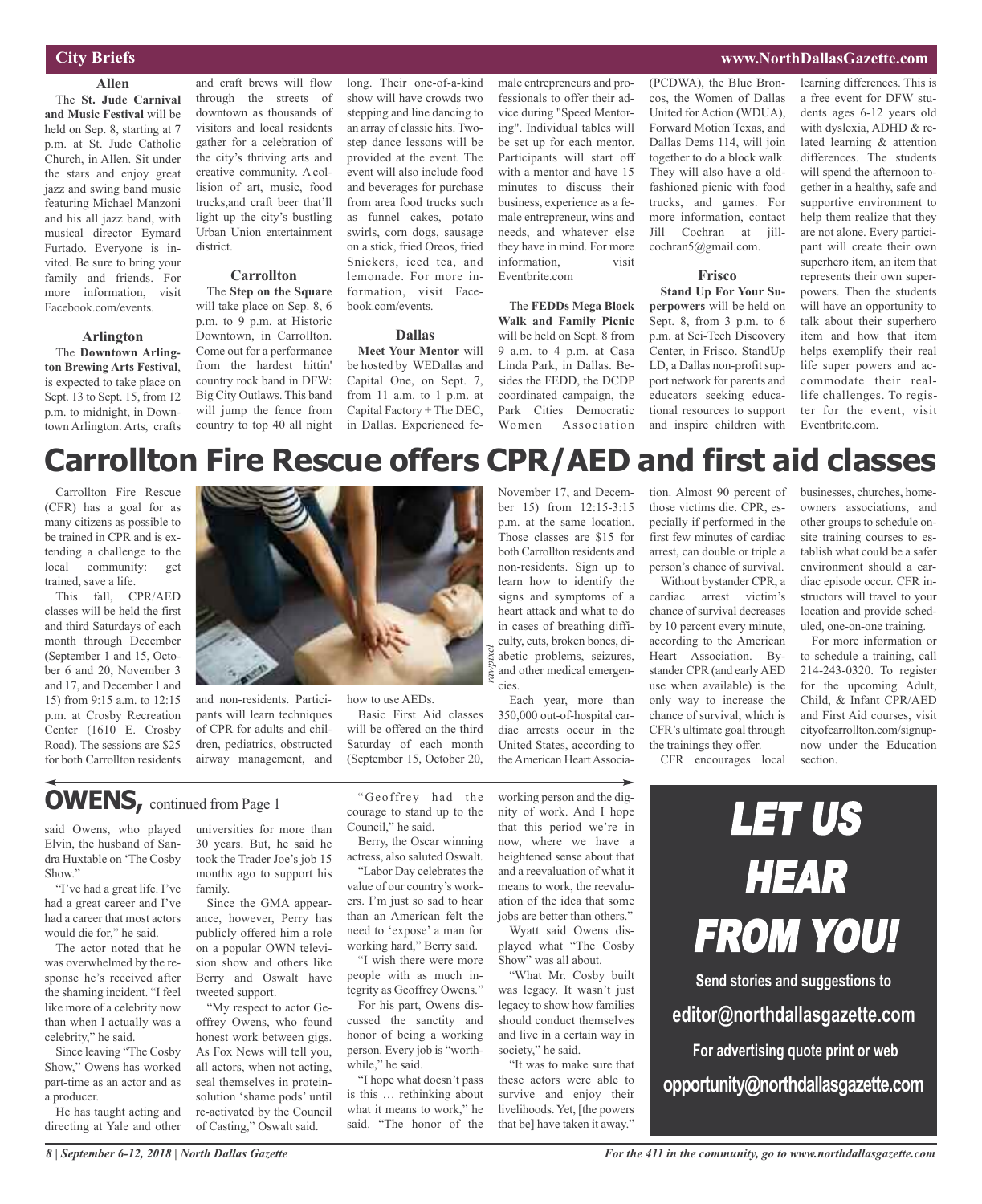## **Cowboys admit money was a factor in cutting Bailey**

By Dwain Price *NDG* Sports Special **Contributor** 

FRISCO – The Dallas Cowboys sent shock waves reverberating around the National Football League last Saturday when they surprisingly waived veteran placekicker, Dan Bailey.

The furor erupted because Bailey is the second-most accurate kicker in NFL history with a field goal accuracy of 88.2 percent. But the Cowboys defended their controversial decision while listing a myriad of reasons why they chose to release Bailey and instead hitch their wagon to 28-year old Canadian Football League castoff Brett Maher, who has never kicked in an NFL regular season game.

Bailey suffered a groin injury late last season, and when he returned to the lineup, he was just five-ofeight on field goals and missed the only two extra points of his career. Also, Maher pleasantly raised some eyebrows when he converted a 57-yard field goal in the preseason finale against the Houston Texans last week.

And then there's the allimportant money factor. Bailey was set to earn \$3.4 million this season, while Maher will collect less than \$500,000.

"There's a business side to making a lot of decisions we make in the era of the salary cap," Cowboys coach Jason Garrett said. "You have to allocate dollars to certain guys, and you have to decide where you can maybe save some money and save some salary cap space.

"I think the biggest thing you will look at is (Bailey has) had some injuries over the last couple of years. He had a back (injury) two years ago, he had the groin (injury) last year. Obviously he didn't kick his best down the stretch last year – a lot of different reasons for that — but again, when we put the



*Dan Bailey (Photo: Keith Allison / Flickr)*

whole thing together and decided what was the best for our football team, this is the decision we felt like we had to make and it was a hard decision."

### **Meanwhile, others remain on the roster**

The decision to release Bailey served as the backdrop on a chaotic Saturday for the Cowboys, who will open the regular season Sunday at 3:25 p.m. at the Carolina Panthers. For starters, on Friday night tight end Rico Gathers was arrested in Frisco for possession of marijuana, yet he was still able to make the Cowboys' final 53-man roster.

"Obviously the incident that happened Friday night was poor judgment on his part, and it's not something we want from any of our players," Garrett said. "There will be consequences for that.

"That was poor judgment. Ultimately we didn't think it was enough to impact the decision that we made with our 53-man roster."

The Cowboys also decided to place center Travis Frederick on their 53-man roster instead of putting him on injured reserve. Frederick was recently diagnosed with the auto-immune disease called Guillain Barre Syndrome and had he been placed on injured reserve, by NFL rules he would have been forced to miss at least eight games.

"He's working out on his own, and he's been able to handle the work so far," Garrett said of Frederick. "So again, you take it day-byday.

"From my perspective, the information I've gotten, there hasn't been any drastic setbacks in any way. He's getting into his program, and hopefully, it'll continue to respond the right way."

#### **Is the offense ready for the season?**

In the meantime, the season opener will be the first game for running back Ezekiel Elliott since last season. Elliott did not play in any of the four preseason games for precautionary reasons, but all indications show that he's fired up to face the Panthers.

"Man, Zeke's been on it since we started (training) camp," right guard Zack Martin said. "I'm sure you guys have seen it.

"Just the way he's running, the way he's approaching every day. I think he's ready for a good year."

Joe Looney, who has the difficult task of replacing Frederick as the Cowboys' starting center, also has noticed how focused Elliott has been during training camp and throughout the preseason.

"Any time you've got a player like that on your roster you're excited to block

See COWBOYS, Page 16

# **STATE FAIRCLASSICSept29th,TheBIGGEST YET**



PRESS CONFERENCE CITY HALL FLAG ROOM/11:00AM

**FRIDAY, SEPTEMBER 28** PRAIRIE VIEW A&M UNIVERSITY ALUMNI -**SCHOLARSHIP GALA** HILTON ANATOLE / 6:30PM

**SATURDAY, SEPTEMBER 29 GRAMBLING METRO DFW CHAPTER ALUMNI-**WILLIAMS CHICKEN HIGH SCHOOL BATTLE OF THE BANDS LANCASTER HIGH SCHOOL / BAM



*Do you have an upcoming event? Contact NDG Entertainment at marketing@northdallasgazette.com*

*September 6-12, 2018 | North Dallas Gazette | 9*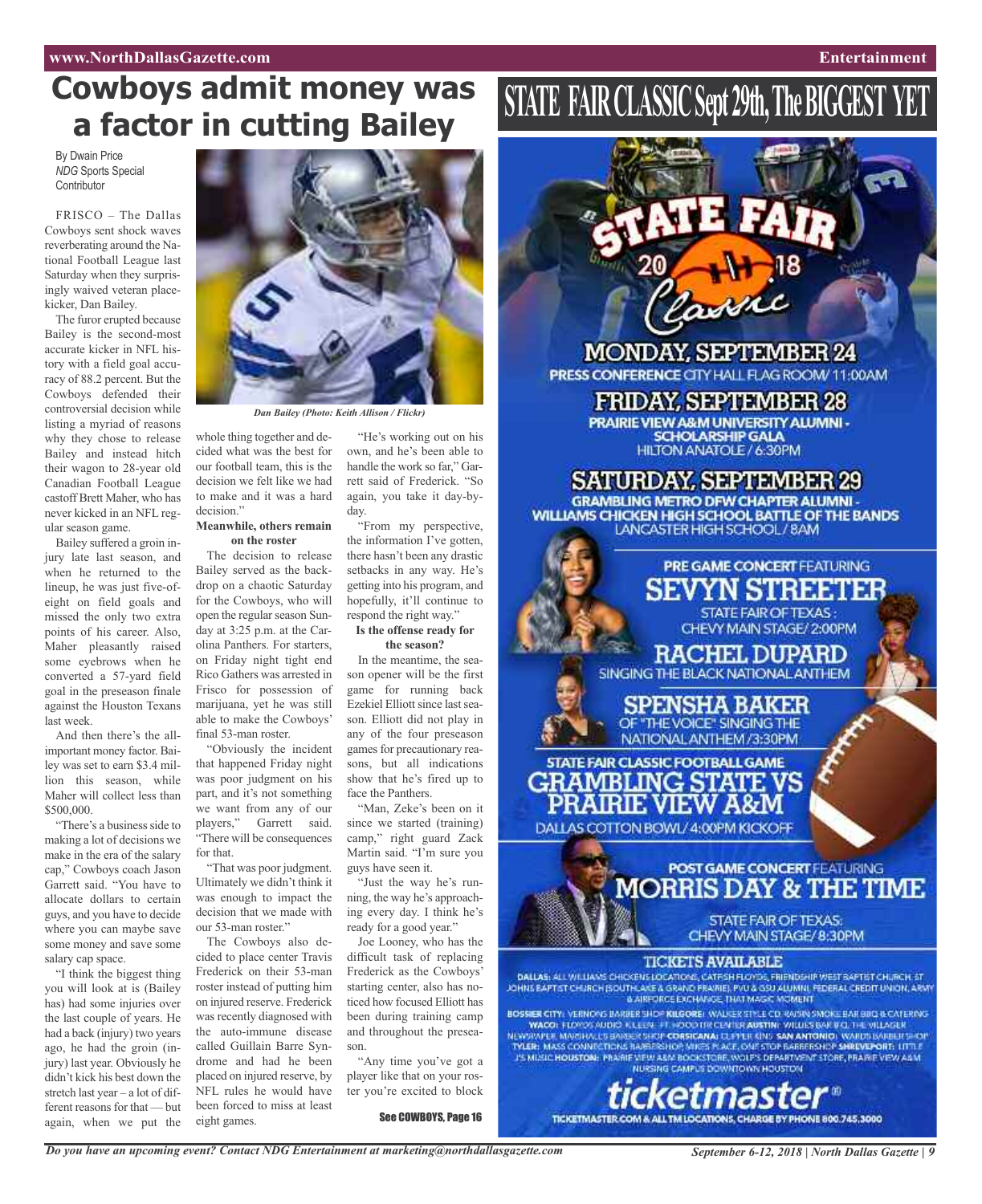## **Morris Day performing this fall at State Fair; plus Beyonce, Boyz II Men, comedy and more this week**

By Tiffany Gilbert *NDG* Entertainment

Fall entertainment is heating up already with headline concerts this week, but also promises of more with the 2018 State Fair Classic game with a post game concert featuring **Morris Day & The Time**. The show kicks off at 8:30 p.m. on the Chevy Main Stage. Tickets are available at Ticketmaster.com. More details about the line-up are here.

The fall concert season is off to a very hot start with Mr. and Mrs. Carter coming to Jerry's World on Sept. 11 and then immediately afterwards on Sept. 13 Boys II Men perform in Dallas. *NDG* readers have an opportunity to win tickets to both shows. Read below for more details on this and other things to do in Dallas this week.

What is your favorite Jay-Z or Beyonce song, visit



*The legendary musical act Morris Day & The Time will be performing in Fair Park in conjunction with the State Fair Classic. (Photo: Ticketweb)*

*NDG's* Facebook page and tell us for an opportunity to win tickets to see the **JAY-Z AND BEYONCE: OTR II** show at AT&T Stadium on Sept. 11 at 7:30 p.m. Otherwise hurry up and get your ticket to see the queen and her king perform live. This is something that you over their 25-year history. don't wanna miss.

"So we've come to the end of the road…" Is there any graduating class since 1991 that has not played this anthem song by Boyz II Men at least once during their senior year? Not many. But it is just one of the legendary group's many hits *NDG* readers have an op-

portunity to win tickets to see the trio in Dallas on Sept. 13 at the AT&T Performing Arts Center.

Man (or woman) cannot live by music alone, so if you want to get your laugh on **Sommore** is live at the Arlington Improv on Sept. 7 at 7:30 p.m. Come out for a laugh, you can buy your tickets at the Improv.

Enjoy an afternoon at the **African American Museum** in Dallas located at 3536 Grand Avenue, Dallas. It is an opportunity to learn more about the culture. Visit aamdallas.org for more info.

**Dru Hill & Sisqo** will perform at House of Blues in Dallas on Sept. 8 from 7 p.m. to 11 p.m. sharing all their greatest hits so get ready to sing your heart out. Tickets are available here.

**UFC 228** brings two world title fights to the American Airlines Center

on Sept. 8 from 5:15 p.m. to 11 p.m. Tickets are available at Ticketmaster.com.

If hungry enjoy an afternoon of art and history with a bite of BBQ and more at the **Bishop Arts Food & Historical Tour** at the Lockhart Smokehouse on Sept. 9 from 1 p.m. to 4:30 p.m. Come take a tour of the eclectic and amazing Bishop Arts District on foot. More info is available at Visit Dallas.



## **New CD release shows that Peabo Bryson still 'Stands For Love'**

By Stacy M. Brown NNPA Contributor

Peabo Bryson grew up in South Carolina reading Black-owned newspapers like the Palmetto Leader and the Lighthouse and Informer.

And, the legendary crooner who's new album, "Stand for Love," dropped on Aug. 3, said he felt comfortable opening up to the Black Press about his award-winning career, latest CD, and his 7-month-old son whom he spent the better part of an hour-long interview cooing over.

"[Mainstream] news is hard to trust. I want to be



the king of real news, not culture meant reading Black fake news," Bryson, 67, said with a hearty laugh. "Growing up in the Black

See BRYSON, Page 16

newspapers and it also

*NDG Entertainment Ticket Giveaway!!! Visit us on Facebook to win tickets to the the hottest events in Dallas/Fort Worth!!!!*

*10 | September 6-12, 2018 | North Dallas Gazette*

**Enter to Win!**

**Ticket Giveaway**

*Do you have an upcoming event? Contact NDG Entertainment at marketing@northdallasgazette.com*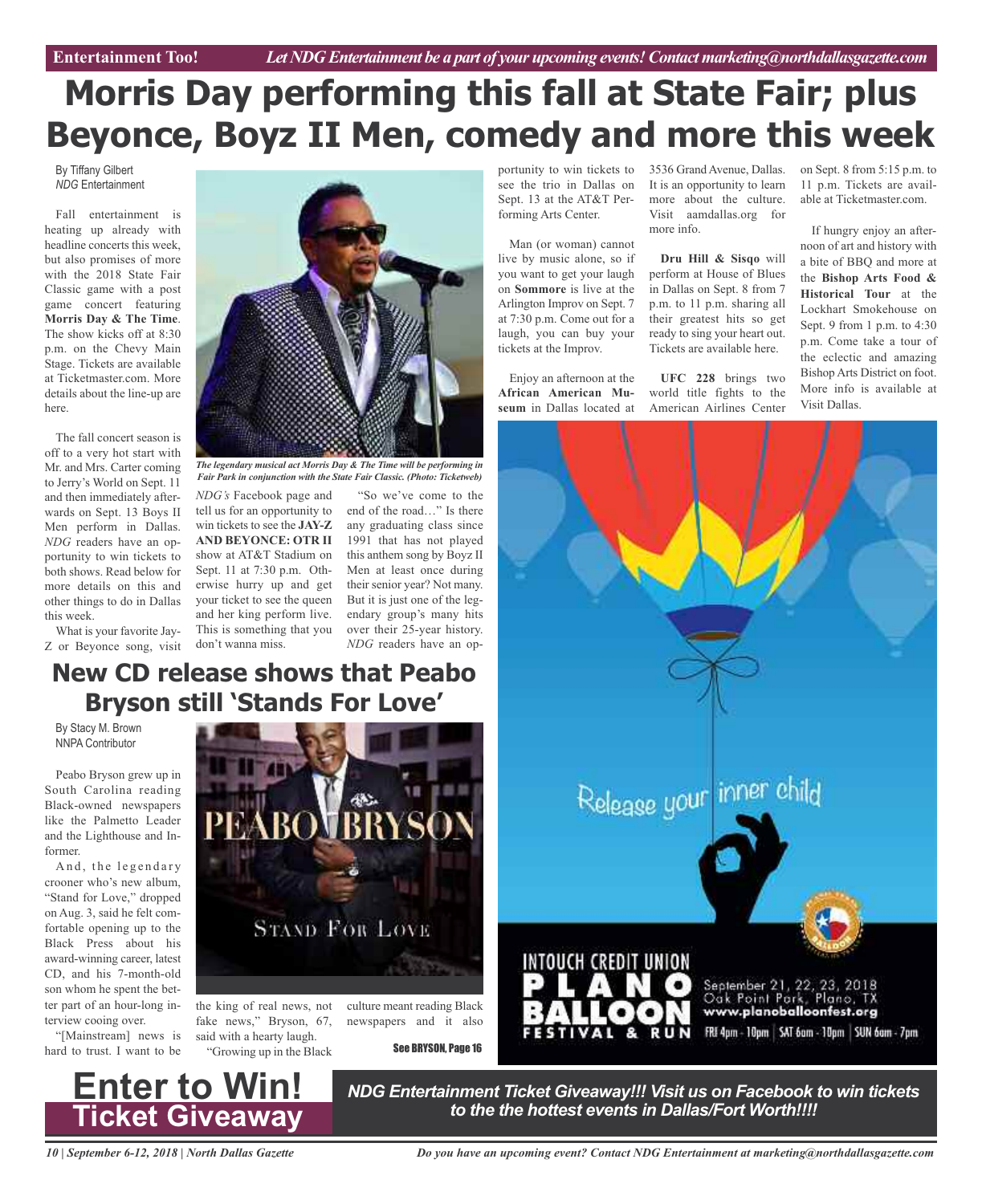## **Betsy DeVos' \$5 billion giveaway to for-profit colleges**

#### By Charlene Crowell

Today's increasingly competitive global economy requires and recruits those who are highly-skilled and knowledgeable. People understand and accept that higher education is a means to become employable, marketable, and competitive.

It is equally true that the rising costs of higher education have now forced 44 million consumers to borrow \$1.4 trillion in student loans to finance their educations. This debt was often viewed as more of an investment than a cost.

That rational works so long as institutions deliver what was promised: a quality education. No loan was ever incurred as a lifetime commitment to debt that worsened with every passing year.

Not only are consumers incurring serious debts, they are also defaulting in disturbing numbers. Student loan defaults plummet

credit scores, lowering them by as much as 50-90 points, according to the Urban Institute, a DC-based research organization. As credit scores drop, the cost of any future credit goes up, making it even harder for affected consumers to manage their personal finances. While 250,000 federal di-

rect student loan borrowers default every quarter, guess which consumers are most likely to default: people of color, veterans, and other low-income consumers. In 2018, the people who a decade ago were targeted for unsustainable, high-cost mortgage loans are now being targeted by for-profit colleges for career training that fails to deliver the skills and incomes that enable to repay student loans.

The Education Department's Gainful Employment rule, which was finalized in 2014 and took effect in 2015, requires that career and technical training programs lead to income levels that enable their students to afford their student loan repayments. It also followed the failures of for-profit institutions like Corinthian Colleges, Everest and ITT Tech that left student borrowers without degrees, credits that could not be transferred and losses to taxpayers who fund federal financial aid.

In recent days, however, Education Secretary Betsy DeVos announced plans to revoke this key rule and instead include additional data in the web-based resource called a College Scorecard that the Department claims is better than regulation.

"Students deserve useful and relevant data when making important decisions about their education posthigh school," said DeVos. "That's why instead of targeting schools simply by their tax status, this administration is working to ensure students have transparent, meaningful information about all colleges and all programs. Our new approach will aid students education and improve accountability."

As Tony Soprano might have said, "Fuhgedda bout  $it"$ 

Information is not the equivalent of rules that protect consumers or enforcement actions that hold bad actors accountable. Last year, over 800 programs covered by the gainful employment rule failed to meet the rule's established standard – most of these programs were at for-profit institutions.

For example, recent research by the Center for Responsible Lending (CRL), analyzed health care programs at for-profit institutions. Entitled, Bitter Pill: Gainful Employment and Credentialism in Health Care Support Fields, the report found that among the for-profit programs studied:

• Tuition and fees for an 11-month program can cost as much as \$17,000;

• 83 percent of programs leading to either a certificate

across all sectors of higher or two-year associates degree scored poorly in the 2017 release of national gainful employment data;

> • Focus groups participating in the research confirmed the financial devastation wrought by enrolling in these programs, based on the high amounts of debt incurred.

> "Deleting the rule would be costly for both students and taxpayers, said James Kvaal, president of the independent and nonpartisan Institute for College Access & Success. "A single round of Department of Education data showed that more than 350,000 students graduated from substandard programs with nearly \$7.5 billion in unaffordable debt. The gainful employment rule is needed to prevent programs like these from bilking students and taxpayers."

Additionally, a recent national consumer poll found strong concerns among voters when it comes to student loans. Conducted by Lake Research Partners and released on August 8, a majority of likely voters agreed that the amount of student loan debt represents a crisis. This view held strong majorities whether the respondents were independents (67 percent agreement), Republicans (57 percent agreement), or Democrats (71 percent agreement).

**Market Place**

"Because of DeVos' cozy relationship with this industry," noted Ashley Harrington, a policy counsel with the Center for Responsible Lending, "low-performing programs will continue to operate and ensnare hopeful students into assuming large debt with little hope of repayment. This will cost students and taxpayers almost \$5 billion over the next decade, profits that will land almost exclusively in the hands of the for-profit college sector."

*Charlene Crowell is the Center for Responsible Lending's Communications Deputy Director. She can be reached at Charlene.crowell@responsiblending.org.*

## **Is credit monitoring enough to keep your identity safe?**

#### By Hugh Norton

Identity theft can be a time-consuming and costly hassle, but there are measures you can take to protect your personal information and avoid the headache. One tool that can help is credit monitoring. But what exactly does credit monitoring do? And more importantly, is it enough to keep you safe?

What is credit monitoring? There are a three primary national consumer credit bureaus, and you may have a credit report with more than one.Although the reports are often similar, they're not necessarily identical because some financial institutions only report data to one or two of the bureaus, and some don't report data to any of them.

At their simplest, credit monitoring services will look for potentially suspicious changes in your credit

reports based on your prior activity and send you an alert if they detect an issue. These could include a new hard inquiry (when you apply for credit and a creditor checks your report) or a new account. Either could be an indication that someone is using your information to fraudulently open financial accounts.

They may also alert you to new public records, such as a bankruptcy, and to changes to the personal information section, such as a new name or address on your report.

Credit monitoring services can range in price and function. You can find the basic monitoring and alert services for free. However, they may only monitor one or two of your credit reports, so you could have to sign up for several to get full coverage.

Services that have a monthly or annual subscription fee may monitor your

credit reports from all three bureaus. More robust identity monitoring services include additional features, such as fraud resolution assistance, reimbursements for lost funds or expenses related to identity theft and scanning the internet for your personal information. They may alert you if your info is used to open financial accounts that aren't generally on the major three consumer credit reports, such as a bank account or payday loan.

An alert may be too late, but it can still be helpful. Credit monitoring services are reactive by nature. If you're alerted that someone has tried to use (or successfully used) your personal information, then in a sense it's too late – you're already a victim of identity theft.

However, being able to react right away can help limit the damage because you can contact the companies to have the fraudulent accounts shut down. Additionally, there are steps you can take to help minimize your risk of identity theft.

Ways to protect yourself before something happens. Unless you decide to live off the financial grid, you may not be able to completely protect yourself from large data breaches. But here are a few things you can do to help keep your personal information secure:

• Don't carry your Social Security card in your wallet, and only carry other documents with sensitive information (such as a Medicare card) when you know you'll need them.

• Generally, don't share your personal information if you receive an incoming call, even if the person claims to be from your bank or a government agency. Instead, tell the caller you will call them back and use the entity's actual number (which can usually be found

on a bill, statement of account or website) to do so.

• Learn how to safely and properly dispose of computers, mobile phones and other electronics that may have your personal information on them.

• Place fraud alerts or credit freezes on your reports to make it more difficult for someone else to open an account in your name.

• Before throwing it out, shred or cut up material that has personal information, including old bank statements, credit cards and insurance forms.

• Install antivirus software on your computer and keep it up to date.

• Avoid logging into financial accounts while using public Wi-Fi networks, including those at cafes or airports.

• Set and regularly update your password for your phone and computer.

• Use different, long passwords for your online accounts.

The Federal Trade Commission also has helpful articles and resources that you can explore to learn more about identity theft prevention and recovery.

Bottom line: At a minimum, having some form of free credit monitoring or making a practice of regularly checking your credit reports for suspicious changes could help you avoid major problems down the road. If you're concerned about identity theft, taking steps to secure your personal information and paying for a service that includes resolution assistance and reimbursements could be a good idea.

*Hugh Norton directs Visa's financial education programs. To follow Practical Money Skills on Twitter: www.twitter.com/Practical-Money.*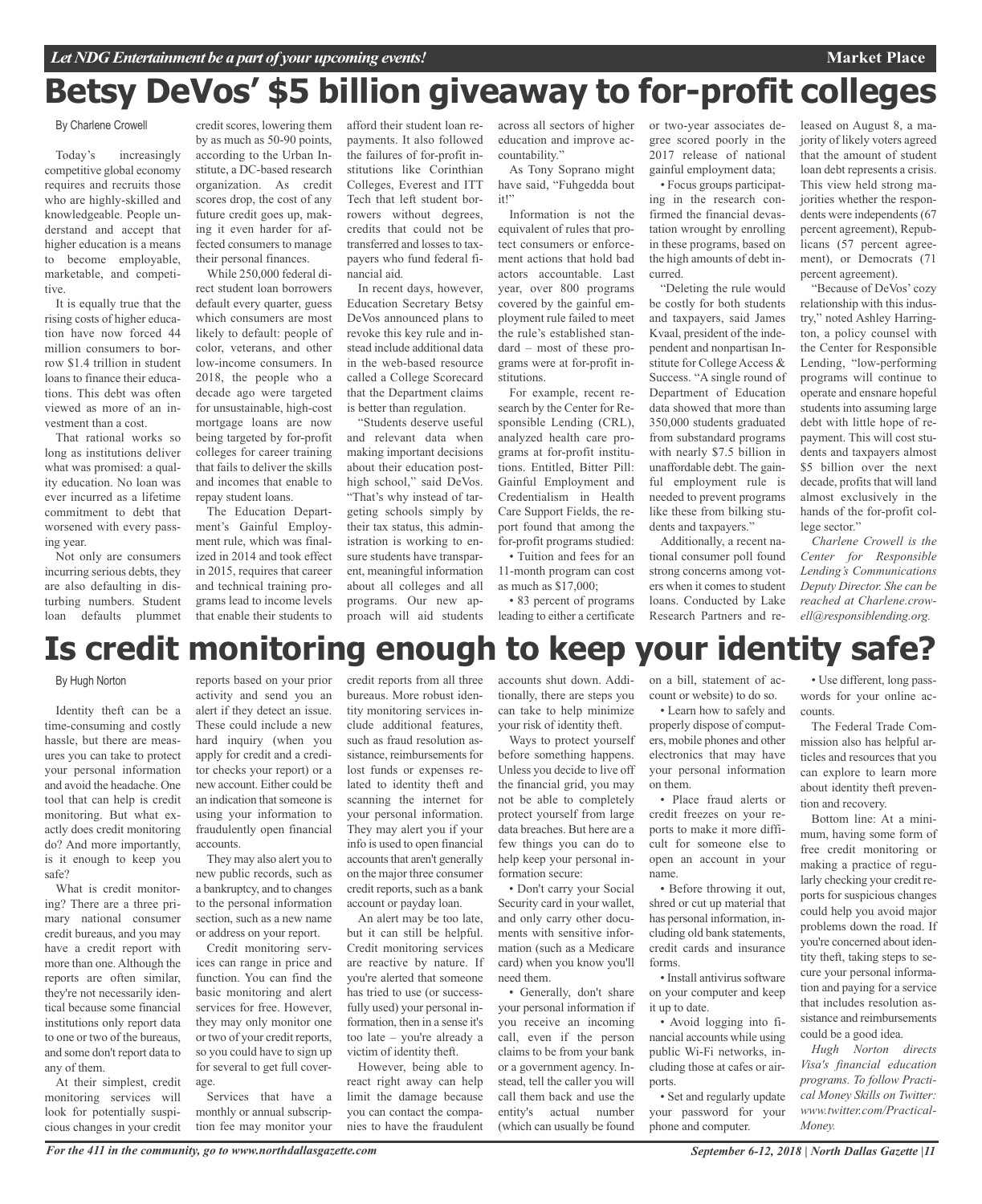### **Mortgage industry leaves millions of prospective home buyers on the table**

By Hazel Trice Edney

(TriceEdneyWire.com) - The home mortgage industry across the U. S., now on "sound footing" since the crisis of 2007, is still leaving prospective homeowners behind, according to a recent Harvard University study.

"By many metrics, the U.S. housing market in 2018 is on sound footing," said Chris Herbert, managing director of the Harvard Joint Center for Housing Studies in the center's annual State of the Nation's Housing report. "But a number of challenges highlighted in the first 'State of the Nation's Housing' report 30 years ago persist today, and in many respects the situation has worsened for both the lowest-income Americans and those higher up the income ladder."

This dearth in homeownership - largely affecting African-Americans - is the

reason that an upcoming annual conference is crucial says Marcia Griffin, founder and president of HomeFree-USA a leader in home mortgage counseling. The 14th Annual HomeFree-USA Reaching Millions conference is set for Sept. 17-19 in Washington, D.C.

The inspirational, educational and leadership development conference will feature nationally renowned speakers. They include author/speaker Stedman Graham, the Rev. Jamal-Harrison Bryant; Gospel artist Bishop Marvin Sapp; and the Rev. Dr. DeForest Blake "Buster" Soaries, Jr., all aiming to teach and inspire financial independence and debt free lifestyles.

"This conference is a very important gathering of leaders - nonprofit, faith-based, government, mortgage and banking leaders," says Griffin. "It's crucial in order to elevate the issue of home-

ownership in general but also the financial stature of people of color specifically. This conference delivers new ideasto capture the millions of potential homebuyers who want to buy but need guidance and encouragement. The unique aspect of the conference will be a mixture of education and inspiration with a goal of establishing a synergy for partnerships," Griffin says.

"We will all come together to learn from each other, and gain ideas to increase mortgage approvals and reduce denials among people of color," Griffin continues. "It is going to take partners working together to give homebuyers the kind of guidance they need to sustain homeownership and weather the financial challenges that arise in life."

The conference is designed to:

healthy living, visit news-

*Chris Abbott is the CEO o f U n i t e d H e a l t h c a r e Medicare & Retirement in Texas and Oklahoma. UnitedHealthcare is the largest business dedicated to serving the health and wellbeing needs of seniors and*

room.uhc.com.

*other beneficiaries.*

• Increase homeownership

**BACK**, continued from Page 6

protect your brain health as you age. Explore options available in your community, such as signing up for a class that interests you at your local community college or brushing up on your computer skills at the library. In addition to keeping your mind active, you might also meet some new friends in this sort of group learning environment.

Study Up on Your Benefits. Fall is not just back-toschool season. It's also the annual Medicare enrollment season. Just like cramming for a test the night before was never a good idea, the same goes for choosing your Medicare coverage for the year ahead. Spend some time reviewing any changes in your benefits for 2019 and considering the other options available to you. For some help with this process, check out NMEW.com to learn how you can participate in National Medicare Education Week activities from Sept. 15-21. Being studious about your Medicare

# choices won't get you an

"A" grade, but it could help you avoid unpleasant surprises when you need to access care and even save some money in the year ahead.

For more health and wellness information and tips for



ment Mechanics

**Equal Opportunity Employer** 

and financial success among low-to-moderate income people.

• Elevate the stature and increase the impact of government, nonprofit and forprofit housing and homeownership providers

• Create and strengthen public/private partnerships • Reaching Millions is for professionals and leaders whose focus is on:

• Affordable lending

• Increasing homeownership in low-to-moderate income communities • Personal and profes-

sional leadership development • Developing new public and private partnerships to

further their mission and expand affordable housing • Ways to reach more

qualified homebuyers According to the latest stats from the U. S. Census Bureau, general homeownership rates in the second quarter of 2018 revealed significant room for growth. Overall, the rate is 64.3 percent in the second quarter of 2018, growing slightly by .6 percent from the first quarter.

However, a closer look at the Census Bureau breakdown of the homeownership rate by race shows communities of color still lagging far behind White homeowners, despite historic efforts to close the gap, including the Fair Housing Act of 1968. According to the Census Bureau, the following are the current stats broken down by race:

• Non-Hispanic White householders was highest at 72.9 percent.

• Asian, Native Hawaiian and Pacific Islander householders was second at 58.0 percent.

• Hispanic householders was at 46.2.

• Black householders was lowest at 41.6 percent.

"Although the changes in



This conference contributes to the efforts to turn these deplorable statistics around. Conference attendees will leave with a roadmap, partnerships and resources to capture the homebuyers that we are leaving behind. Working together the mortgage industry, nonprofits and government leaders will be able to deliver the tools families need to become successful homeowners.

More information about the conference can be found at www.Home-FreeUSA.org/rm2018. Contact  $M$ ilan G $@$ homefreeusa.org for information on a limited number of discounted registrations.



Rate: Negotiable Must have own transportation Years of Experience required will vary, from 6 months to 2 years (depending on position) **Physical and Drug Screen Required Must have a Clear Background Must be at least 18 years old (CDL Driver, 21 yrs)**

**Must apply in PERSON, Monday – Friday from 8am to 11am @ 10605 Harry Hines Blvd. Please visit our website: www.edbellconstruction.com/careers Or email your resume to: careers@edbellconstruction.com**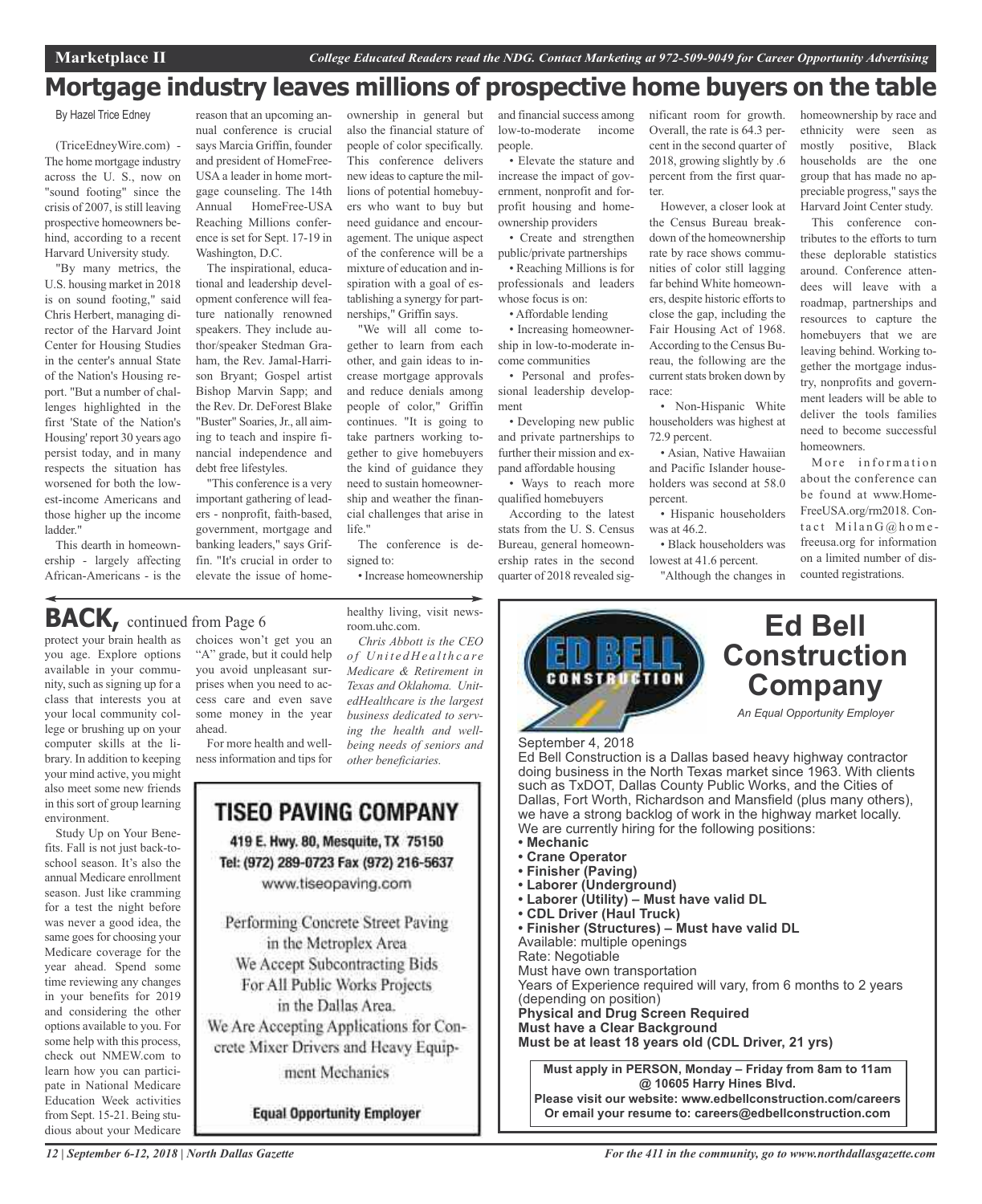## **Upcoming DFW area job fairs**

### **Sept. 10 Dallas Job Fair**

A Dallas Job Fair will be hosted on Sep.10 from 10 a.m. to 2 p.m. at Double-Tree, in Dallas. Meet faceto-face with local recruiters & hiring managers who will be onsite and ready to offer on the spot interviews and job offers. Available positions range from entry level up to professional & management. To prepare for this event be sure to dress professionally and bring at least 10-20 copies of your updated resume. For more information call (508) 981- 6995.

### **Sept. 12 Dallas Career Fair - Meet Fortune 500 Companies**

Dallas Career Fair - Meet Fortune 500 Companies will be held on Sep 1 from 10 a.m. to 1 p.m. at Double-Tree, in Dallas. You will be able to meet recruiters from local, regional, and Fortune 500 companies. Many of the companies represented at the fair will have base + uncapped commission pay structure, flexible work schedule, full benefits, 401k, stock options, company car or gas allowances, president club trips & other incentives, and opportunity for immense growth. Business professional attire is required, and be sure to bring plenty of resumes. To register or apply visit CareerBuilder.com

#### **Sept. 13 Whole Foods Hiring Day**

The Whole Foods Hiring Day will be held on Sept. 13, from 9 a.m. to 6 p.m. at Whole Foods Market, in Addison. They will be looking for team members who are interested in: prepared foods, bakery, store support/customer service, produce, meat, seafood, specialty, or grocery. They will be hiring for (seasonal and permanent) team members, and have openings for (parttime and full-time) positions. You must be able to

![](_page_12_Picture_8.jpeg)

fered.

lent

tomer experience

• Prior sales experience,

• Excellent communication, consultative, interpersonal and organizational

• The willingness to follow up with customers • Experience and desire to

To apply, send your resume to figueroae@autona-

**Sept. 18 Dallas Job Fair** United Career Fairs is hosting DALLAS JOB

work with technology • Valid in-state driver's license and an acceptable,

safe driving record

tion.com.

targeted goals

retail preferred

skills

lift 50 pounds, stand for six to eight hours, be exposed to FDA approved cleaning chemicals, and work a flexible schedule including nights, weekends, and holidays as needed. For more information and to reserve your spot, visit careers.wholefoodsmarket.com.

#### **Sept. 13 Sales Associate Hiring Event**

The Sales Associate Hiring Event will be held on Sep. 13 from 8 a.m. to 1 p.m. at AutoNation Ford, in Frisco.

The Sales Associate will interact with hundreds of customers and help guide them in their vehicle purchase in a no-haggle sales

GARLAND **Attention Suppliers of Goods, Services and Construction Review Competitive Opportunities at https://garlandtx.ionwave.net www.garlandpurchasing.com 972-205-2415 DO YOU WANT AN EXCITING AND REWARDING CAREER? PURSUE A CAREER AS A POLICE OFFICER OR FIREFIGHTER!** • Competitive wages<br>• Array of benefits<br>• Education incentive pay<br>• ...and more REGISTER ONLINE TO TAKE THE CITY OF IRVING'S NEXT CIVIL SERVICE ENTRANCE EXAM *www.cityofirving.org The City of Irving does not discriminate on the basis of race, sex, religion, age or disability in*

*employment or the provision of services.*

environment. Base salary FAIR Sales and Manageplus incentives will be of-Requirments: High school diploma or equiva-• Proven ability to provide an exceptional cus-• Drive to set and achieve ment on Sep. 18 starting at 6 p.m. at Renaissance Hotel, in Addison. Available positions range from entry level up to professional & management. To prepare for this event be sure to dress professionally and bring at least 10-20 copies of your

updated resume.

### **Sept. 20 Veterans Job Fair**

The Veterans Job Fair will take place on Sept. 20 from 2 p.m. to 3:30 p.m. at Cedar Valley College, in Lancaster. This event will be hosted by Greater Southwest Black Chamber of Commerce or Cedar Valley College. They will be bringing together leading experts in recruitment and training spaces to discuss the approaches and processes as well as the challenges and successes of getting veterans back to work. For more information contact 972.217.3451 or contactus@gswbcc.org.

### **Oct. 17 Dallas Career Fair - Sales, Management, Business Development**

The Dallas Career Fair-Sales, Management, Business Development will be held on Oct. 17 at 6 p.m. at Hilton Garden Inn, in Las Colinas.

You will first be offered a formal executive presentation in which each company will introduce itself and the opportunities they offer. You will then be free to meet with hiring managers

from each company that has attracted your interest. At the same time, you will be able to network not only with various employers but also with other professionals.

Wear business professional attire and be sure to bring plenty of resumes.

### **Oct. 25 Live Recruiting/Hiring Event**

The Live Recruiting/Hiring Event will be held on Oct. 25 from 11 a.m. to 2 p.m. at Magnolia Hotel Dallas Park Cities, in Dallas. Be sure to register at eventbrite.com. Dress professionally and be sure to bring plenty of resumes. For more information contact 877-561-5627.

![](_page_12_Picture_25.jpeg)

*September 6-12, 2018 | North Dallas Gazette | 13*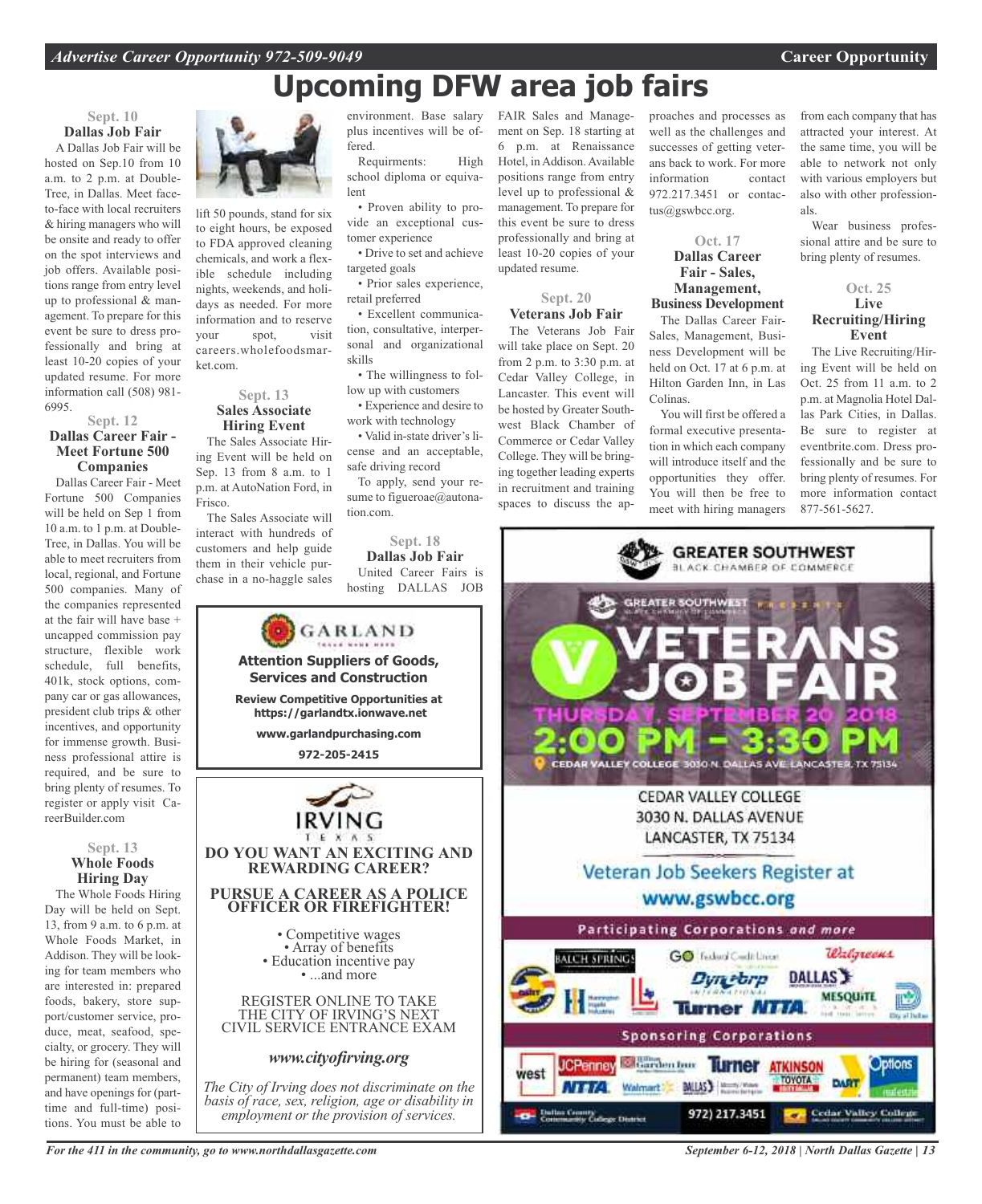### **BETHEL BIBLE FELLOWSHIP, CARROLLTON (A PLACE TO BELONG)**

*NOTICE: Pastor Woodson serves the community by providing "Professional Therapy and Counseling Services" on a "Sliding Fee" scale. To schedule an appointment call the Pastoral Counseling Center at 972-526-4525 or email the church at www.bethelbiblefelloswhip.org*

Discover Hope and Help for daily living; and, you don't have to be a member to come. The Connect-2-Reflect (C2R) meetings are held in comfortable and relaxed homes, one in Carrollton and one in Plano, refreshments are served. Call the church for details.

**September 9, 9:45 a.m.** Join us in our "Prayer and Meditation" at 9:45 am. You will be blessed and inspired. You don't want to miss this as we celebrate service to God, our community and all mankind.

**September 12, 7 p.m.** Join us in Wednesday's Prayer and Bible Study Class with Senior Pastor Woodson, Pastor Larry Gardner, and others conducting a new book study with supporting chapters and verses. Spiritual maturity is God's desire for you; it's Time to Grow in the Word of God.

Dr. Terrance Woodson, Senior Pastor 1944 E. Hebron Parkway Carrollton, TX 75007 972-492-4300 www.bethelbiblefellowship.org

**FELLOWSHIP CHRISTIAN CENTER CHURCH IN ALLEN "THE SHIP"**

 $\mathcal{L}_\text{max}$  and  $\mathcal{L}_\text{max}$  and  $\mathcal{L}_\text{max}$ 

**September 9, 9 a.m.** Join us in our Sunday Morning Services as we praise and worship God in the Joycie Turner Fellowship Hall, followed by our Worship Services; and bring someone with you, you will be blessed. It's for God's glory and honor.

#### **September 12**

Join us in our Wednesday's 12 Noon-Day Live, Prayer and Bible Study class and/or our Wednesday Night Live, Prayer and Bible Study at 7 p.m. to learn more about God's Word. Be encouraged by God's plan for your maturity and His glory; and most of all; be prepared to grow.

Dr. W. L. Stafford, Sr., Ed. D. Senior Pastor 2450 K Avenue #300 Plano, TX 75074 972-379-3287 www.theship3c.org  $\overline{\phantom{a}}$  , and the set of the set of the set of the set of the set of the set of the set of the set of the set of the set of the set of the set of the set of the set of the set of the set of the set of the set of the s

### **INSPIRING BODY OF CHRIST CHURCH, Let's Go Fishing! MATTHEW 4:19**

**September 7, 7 p.m.** All men are invited to Men's Ministry meeting each Friday night at 7 p.m., (IBOC promotes proactive male leadership.)

**September 9, 10 a.m.** Don't forget to invite family and friends to join us for our Morning Service as we celebrate our Lord and Savior, Jesus Christ.

**September 12, 7 p.m.** You are invited to Monday School to see what God has to say to us.

Pastor Rickie Rush 7701 S Westmoreland Road Dallas, TX 75237 972-372-4262 www.Ibocchurch.org

### **MT. OLIVE CHURCH OF PLANO (MOCOP) (Uniting the Body of Christ Among Nations)**

 $\mathcal{L}=\mathcal{L}^{\mathcal{L}}$  , where  $\mathcal{L}^{\mathcal{L}}$  , we have the set of the set of the set of the set of the set of the set of the set of the set of the set of the set of the set of the set of the set of the set of the set of

**September 7, 10 a.m.** Join us for Morning Worship Service as we praise and worship God for His Honor and His glory. Don't forget to comeback at 7 p.m. for our Brazilian Church.

**September 12, 7 p.m.** You're invited to our Wednesday's Bible Study class; you will learn what God has to say to us. Come

to be encouraged by God's plan for your spiritual growth and His glory.

Dr. Sam Fenceroy, PhD Senior Pastor and Pastor Gloria Fenceroy 300 Chisholm Place Plano, TX 75075 972-633-5511 www.mocop.org  $\mathcal{L}$  , and the set of the set of the set of the set of the set of the set of the set of the set of the set of the set of the set of the set of the set of the set of the set of the set of the set of the set of the set

### **SHILOH MBC IN PLANO (WHERE COMMUNITY BECOMES FAMILY)**

Come and connect to God through Shiloh; grow in Christ through the study of God's Word; and Serve God through service to each other and to the world. John 12:26.

### **September 9,**

You are invited to join us during our 8 am and/or our 11 am Worship Services. Sunday School will start at 8:30 a.m. We would love to have you at all our worship services.

**September 12,** You're invited to our

See CHURCH, Page 15

### **Cemetary Space Broker will make you offer on your cemetery plot**

![](_page_13_Picture_30.jpeg)

• Inherited plot and can't sell it? • Bought plot years ago and your plans have changed? • Singles space or Side by Side spaces is okay. We will make you a "cash offer" on your cemetery plot today! If you get voice mail-leave message phone number and information on cemetery space. We will get back to you

**Call Us Today!!!!!!!! 972.432.5219**

# **IRS Problems?** Call Kedra

469.449.9833

Kedra A. Flowers CPA PC www.IRSsafe.com

### **Paid Internship opportunity for writers, college students in the Dallas Area**

The *North Dallas Gazette* has an internship

position available. The goal is to provide students and aspiring writers an opportunity to gain published clips, experience and professional feedback. The position is for up

![](_page_13_Picture_39.jpeg)

to 20 hours a week at \$8.00 per hour. Applicants must have reliable transportation.

**Send resume and writing samples to: businessoffice@northdallasgazette.com**

NDG now has a "Special Advertising Package" for churches and non-profit organizations that need to let the community know about your Special Event.

### Opportunity You Can Measure...

### **Church Events**

- Church Anniversary
- Pastor's Anniversary
- Women's Day
- Men's Day

### **Non-Profit Org. Events**

- Fundraisers
- (Concerts)
- Special Events
- (Personal or Community)

### Special Rate \$199

(Black & White, per insertion) Ad size - 4.905"x 6"(Quarter Page, B&W) (NOTE: Color Ad \$75 extra per inserion) Production disclaimer - NDG ad meake-ready is not included in promotion. Layout/production of "copy ready"ad will be a nominal extra cost. E-mail ad copy to: Marketing@NorthDallasGazette.com or call our Marketing Department today! 972-509-9049

![](_page_13_Picture_56.jpeg)

### **Church Happenings www.NorthDallasGazette.com**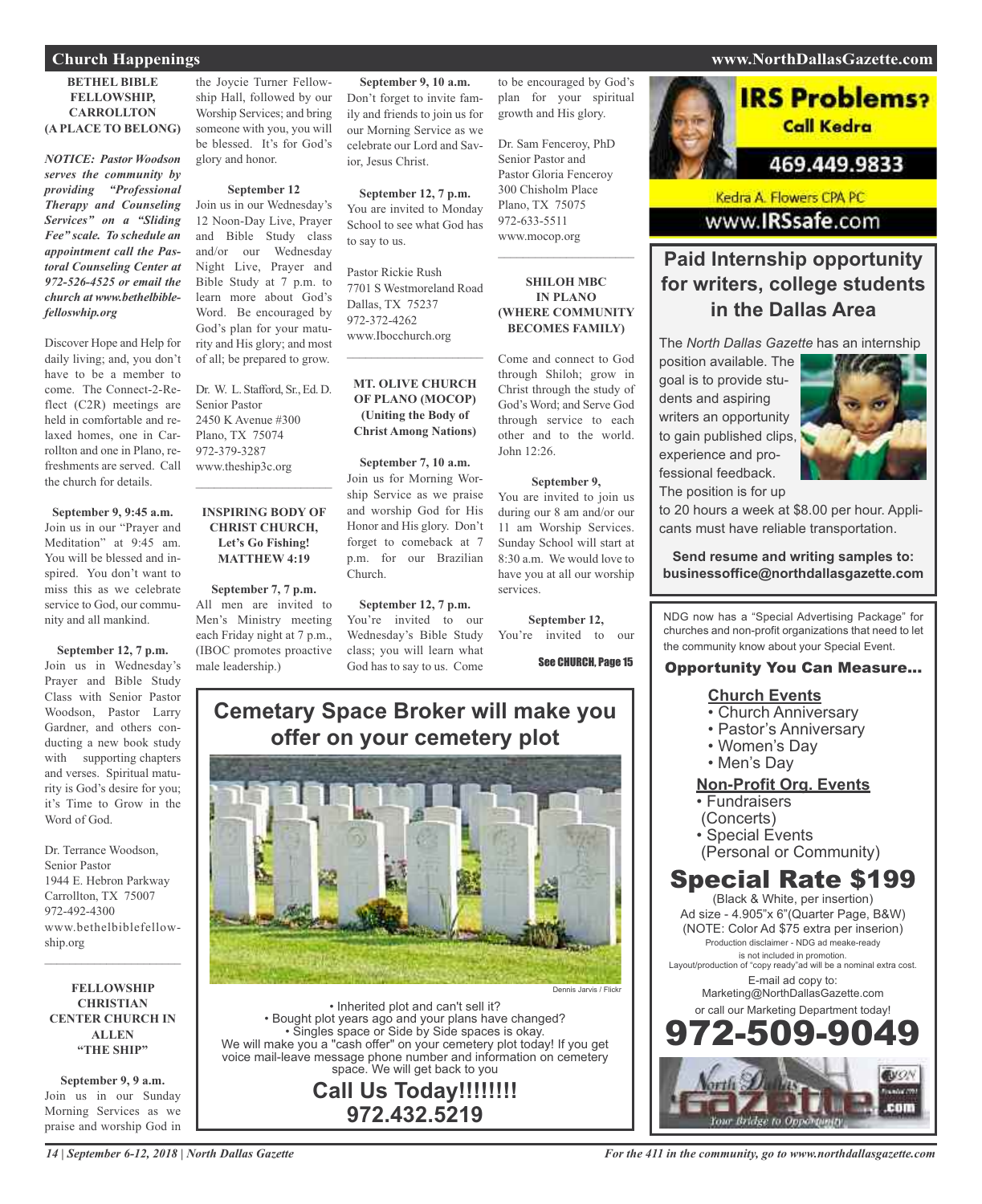### **www.NorthDallasGazette.com Church Directory**

# **Birth, death and fulfillment of a vision**

![](_page_14_Picture_2.jpeg)

*Send email to: businessoffice@ northdallasgazette.com to sign up for Sister Tarpley's weekly electronic newsletter.*

*"I tell you the truth, unless a kernel of wheat falls to the ground and dies, it remains only a single seed. But if it dies, it produces many seeds."* (**John 12:24**)

Based on Ephesians 3:16- 19, almost every significant thing that God births in humans, God allows the vision to die before it is fulfilled in His own way. Abraham had a vision of being the father of a great nation, this was the birth. Sarah was barren and became too old to have children, they forgot, nothing is impossible for God, this was the death of Abraham vision, in his mind. God kept His promise and gave Abraham and Sarah a son in their old age; and Abraham became the father of a great nation, this was the fulfillment that God had planned. Joseph was given a vision that he would be a great leader and that many would bow down to him, this was the birth of Joseph's vision. Joseph's brothers sold him to some merchants and he became a slave. Later, he was falsely con-

prison; this was the death of Joseph's vision, in his mind. God allowed Joseph to interpret the dreams of the butler, the baker and later the king, whereupon, he was made a ruler in the land, this was the fulfillment that God had planned.

God gave Moses a vision of leading His people out of the bondage of Egypt, this was the birth. Pharaoh as well as his own people drove Moses out of Egypt after Moses' first attempt to relieve their bondage; this was the death of Moses' vision, in his mind. Then God gave Moses signs and wonders to convince Pharaoh to free the people and bring them out of Egypt and into the Promised Land; this was God's fulfillment of the vision. The disciples had a vision of establishing the Kingdom of God with Jesus; this was the birth of their vision. The very ones Jesus came to save, killed Him, and the disciples saw Him buried in a tomb, the death of the vision the disciples thought. But God raised Jesus from the dead, and the disciples performed great miracles until the gospel had spread throughout the world, this will be the fulfillment of God's plan.

A grain of wheat has a "vision" of reproducing itself and many more grains

### **CHURCH,** continued from Page <sup>14</sup>

AWANA Registration at 6:30 pm and our Wednesday's Bible Study to learn more about God's Word. Come and be encouraged by God's plan for your maturity and growth; it's all for His glory and His honor. We are, "Growing in Christ through the study of His Word."

Our church ministries offer opportunities for motivation and growth; join us and see. Be blessed of the Lord.

Dr. Isaiah Joshua, Jr. Senior Pastor 920 E. 14th Street Plano, TX 75074 972-423-6695 www.smbcplano.org

![](_page_14_Picture_13.jpeg)

North Dallas Gazette takes a moment to reflect on the past with **Historical Perspectives from Sister Tarpley** Hear what it was like growing up in <sup>a</sup> very different Dallas when Booker T. Washington was <sup>a</sup> black school. Sister Tarpley graduated frm there and went on to college and later became a city councilmember in Carroll

**Look for NDGTV at NorthDallasGazette.com**

demned to spend his years in of wheat, this is the birth. The grain dies in the ground, this is the death. A harvest springs up out of the very process of "death" in the ground God's fulfillment).

Has God given you a vision that is yet unfulfilled? If that vision is born of God, He will raise it up in His own way. Do not try to raise the vision in your own strength. Remember Moses, who tried to fulfill the vision of freeing the Hebrews by

killing the Egyptian, it will only fail. But wait on your heavenly Father to fulfill the vision. Then you will know that it was His vision when He fulfills it in the way only He can do.

you His glorious riches, that He may strengthen you with power through His Spirit in your inner being, so that Christ may dwell in your heart through faith. And, pray that you, being rooted

![](_page_14_Picture_20.jpeg)

*Support for candidate for Congress: L to R, Candace Valenzuela, Sister Tarpley and candidate for Texas Senate, Beto O'Rouke*

### **MT. OLIVE CHURCH OF PLANO** 300 Chishoim Pl. Plano, TX 75075 972-633-5511 Answers you need, Hope for today is waiting for you... · Sunday School for all ages 8:30 am · Sunday Morning Prayer  $9:30$  am  $10:00$  am · Sunday Service · Wednesday Night Service 7:00 pm Pastor Sam Fencercy Pastor Gloria Fenceroy www.mocop.org Radio Programs "Vision & Truth Live"<br>Call Pastor Sam<br>Every Sun, 9:00pm-10:00pm<br>KWRD 103.7 FM THE WORD "Truth Made Simple" Listen to Pastor San

Mar. Fri. 5:25pm. 5:30pm

Pray that God will give

and established in His love, may have power, together with all the saints, to grasp how wide and long and high and deep is the love of Christ, and to know God's love that surpasses knowl-

### Not quite ready to buy a home?

![](_page_14_Picture_27.jpeg)

edge; that you may be filled to the measure of all your fullness. Pray in the name of Jesus and trust God to do

Rent it now with the right (but no obligation) to purchase it in the future. Call us to learn about the Lease with purchase option program. Jacqueline West, Keller Williams Realty 972-399-9862

it.

![](_page_14_Picture_29.jpeg)

![](_page_14_Picture_30.jpeg)

![](_page_14_Picture_31.jpeg)

![](_page_14_Picture_32.jpeg)

Īsiah Joshua, Jr. Fustor

SMBC: A church Focused on Excellence while Teaching the Word. Preaching the Gospel, Reaching the World

Worship Times: 8 and 11 a.m. Sunday School: 9:45 a.m. Mid-week: Wednesday at 7:00 p.m. Youth Church: Every 3rd, 4th, and 5th Sunday at 10:45 a.m. AWANA: Wednesday at 6:30 p.m. Contact Information: 972-423-6695 www.smbcplano.org

*For the 411 in the community, go to www.northdallasgazette.com*